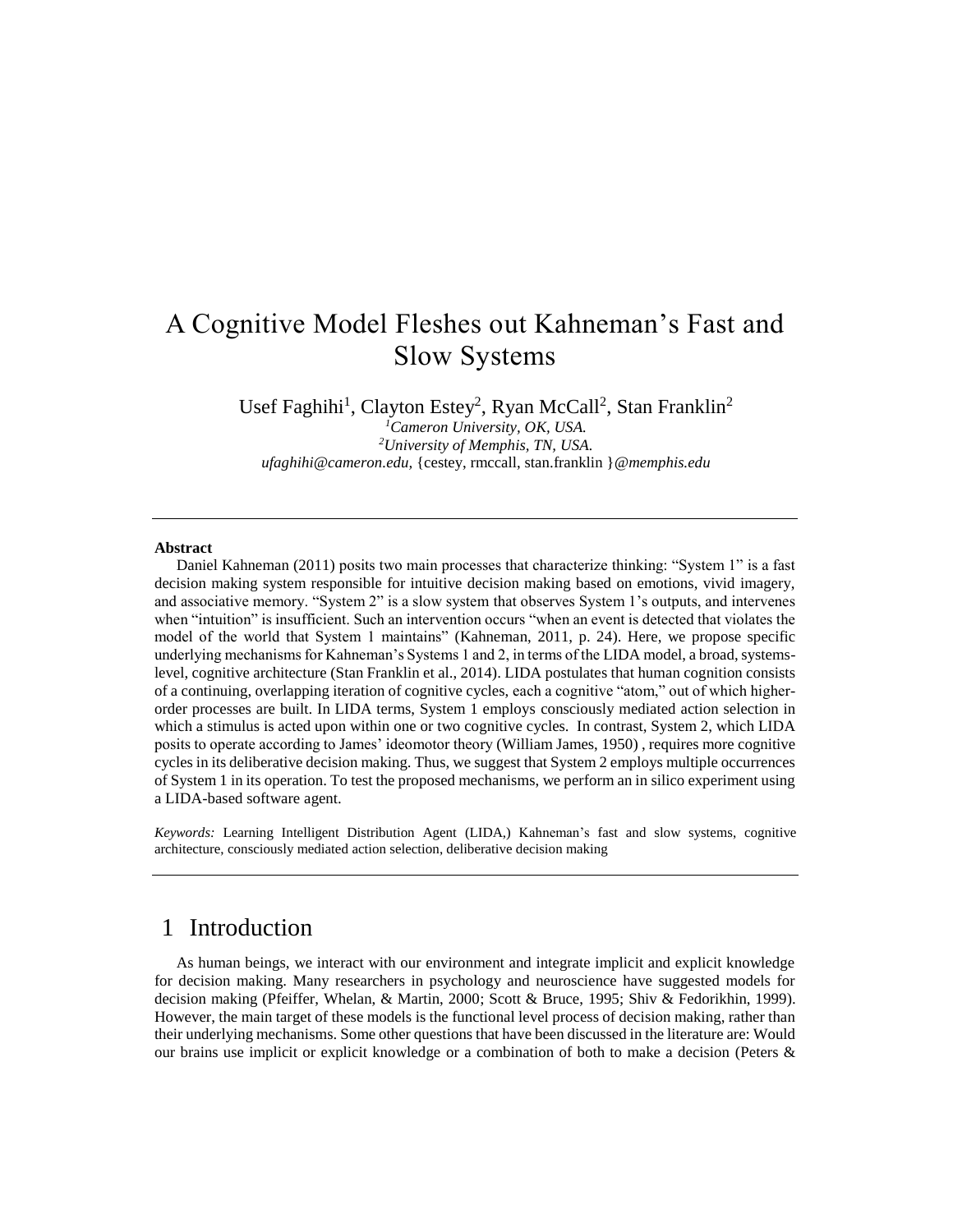[Levin, 2008\)](#page-20-4)? How can we explain the underlying processes that affect errors of judgment? Or choices under pressure? What are the prerequisites, such as training, required to have a clear enough understanding of a given situation to make appropriate decisions? How can professional training improve an expert's decision making?

Kahneman's Thinking, Fast and Slow (TFS) [\(2011\)](#page-20-0) discusses all the aforementioned questions. The book postulates that two systems are responsible for decision making; namely, "System 1," a fast system, which is responsible for intuitive decisions based on emotions, vivid images and associative memory, and "System 2," a slow system, which observes System 1's output, and intervenes when the output is considered to infringe on decision making rules. In order to pay attention to the output of System 1, System 2 requires a great deal of extra energy, and also can sometimes be "lazy" (see below). In order to understand the decisions we make, it is necessary to understand such mental processes underlying decision making.

The Learning Intelligent Distribution Agent (LIDA) model is a broad, systems-level, cognitive architecture that attempts to model how minds work [\(Stan Franklin et al., 2014](#page-20-1)). LIDA conceptually and computationally implements the Global Workspace Theory of Baars [\(1988\)](#page-19-0). Global Workspace Theory (GWT) is perhaps the most widely accepted psychological and neurobiological theory of the role of consciousness in cognition (Bernard [J. Baars, 2002\)](#page-19-1). LIDA postulates that human cognition consists of a continuing, overlapping iteration of cognitive cycles, each acting as a cognitive "atom," out of which higher-level cognitive processes are built. We suggest that Kahneman's fast System 1 is characterized by decision making in one to three cognitive cycles, while the slower System 2, implementing James' ideomotor theory of decision making [\(William James, 1950\)](#page-20-2), employs more than 3 cognitive cycles in its deliberative decision making.

In the next section of this paper, we will give a brief review of Thinking, Fast and Slow. We then present what we take to be the conceptual core of the book, and describe how the LIDA model and its cognitive mechanisms implement that core. In particular, we will describe how Kahneman's two systems are implemented by two forms action selection in LIDA. To begin validating LIDA as a model of the underlying processes of Systems 1 and 2, using a LIDA agent, we replicate some of the experiments described by Kahneman in TFS.

## 2 Kahneman's Fast and Slow Systems

l

The focus of Thinking, Fast and Slow (TFS) is on two systems of decision making. "System 1" is the fast system, which is responsible for intuitive decisions based on emotions, vivid imagery and associative memory. "System 2" is the slow system, which observes System 1's output, and intervenes when the output is considered to either infringe on more rational decision-making rules, or when an agent's intuition<sup>\*</sup> is insufficient in handling a situation. For example, a person feels thirsty and immediately reaches for a glass of water on the table (System 1 in action). Or, he considers having a beer instead, but thinks that it's too early in the morning for that, and decides to drink orange juice instead (System 2 in action). In the former example, the person had an immediate need, which could be satisfied by an action based on intuition alone. No alternative possibility needed to be accounted for. In the latter, it was initially intuitive for the person to consider having a nice, refreshing beer. However, the time of day was sufficient context to provoke an inconsistency involving this initial impression and the long-term consequences of consuming beer so early. In order to address inconsistencies between one's intuitive impressions about how to decide and evaluate, and aspects of our situation conflicting with those impressions, System 2 becomes vigilant and resolves the issue.

Relevant to the above, humans have to adapt to both fast-paced, chaotic environments and to slowerpaced, more stable environments. Evolutionarily, we needed quick, heuristic decision making when

<sup>\*</sup> The act or faculty of knowing or sensing without the use of rational processes; immediate cognition (*Freedictionary.com*)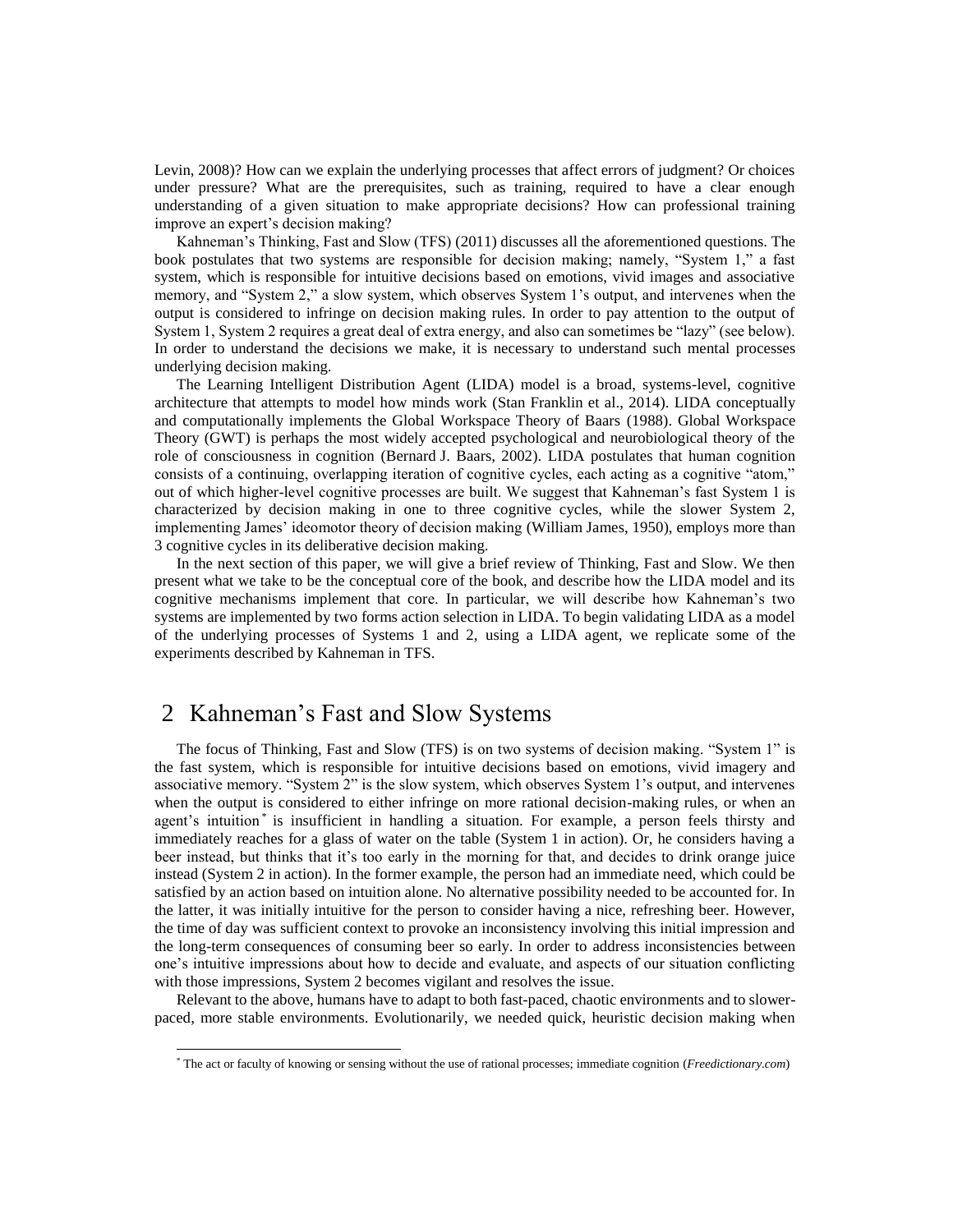there was no time for long-term planning in such fast-paced situations. Dealing with present opportunities for short-term gain is an example, much like the beer-versus-water dilemma above. Another is when there was no time to deliberate in the rational sense (System 1) (e.g., with an immediate threat). However, we also need a slower system for long-term planning, which would best fit "slower," more stable situations. Examples would include planning for the winter, when there is less food available, or choosing what to order in a restaurant. We would have to make rational (System 2) predictions, and reason about multiple consequences, all over extended periods of time. System 1 is incapable of such long term processing. Likewise, it would be disastrous if System 2 interfered when time was of the essence. It is imperative that these two systems collaborate to deal with these conflicting demands. Kahneman's account of Systems 1 and 2 involves many circumstances in which such collaboration occurs, whether culturally enforced or built-in by evolution.

TFS, discusses attention and effort, cognitive ease and strain, norms, surprise and causes, causal versus statistical reasoning, expert intuition, intuition verses formulas, associative coherence, attribution substitution, the availability heuristic, availability cascades, the affect heuristic, the halo effect, the representativeness heuristic, and the anchoring effect. It also mentions some of Slovic's work [\(2000\)](#page-21-2) regarding human judgment of risk. In this paper, from the above list, we will give a brief description of attention and effort, cognitive ease, expert intuition, associative coherence, the availability heuristic, the affect heuristic, the representativeness heuristic, and the anchoring effect and then in the Kahneman's Systems 1 and 2 à la LIDA section we will discuss them in the subsection below.

**Attention and effort.** The effort described by Kahneman refers to what a subject is doing, instead of what is happening to him [\(Kahneman, 1973\)](#page-20-5). According to Kahneman, attention is made up of various components such as selective and focal attention. Selective attention is the purposeful direction of effort to a particular mental task. Kahneman assumed that focal attention to an object increases sensitivity to matters related with that object [\(Kahneman, 1973\)](#page-20-5). To explain attention and effort Kahneman postulates that, System 1 continuously monitors what is going on outside and inside the mind. Then, it continuously generates assessments of various aspects of the situation with little or no effort. System 2 receives questions from System 1 or it generates them, and directs attention and searches memory to find the answers. Kahneman and others [\(Bijleveld, Custers, & Aarts, 2009;](#page-19-2) [Marshall, 2002;](#page-20-6) [Peavler, 1974\)](#page-20-7) postulate that the pupils of the eyes are sensitive indicators and good measures of mental effort. For example, they dilate substantially when people multiply two-digit numbers in their heads. In other experiments, when subjects were exposed to more digits than they could remember, their pupils stopped dilating or actually shrank. To describe the adoption and termination of task sets, Kahneman uses "executive control." Kahneman describes executive control using the following example: You are asked to count all occurrences of the letter x in this page and at the end of the page you are asked to count all "." in the next page. The second task is harder because you need to overcome the recently developed tendency to focus attention on the letter x.

**Cognitive ease†** *.* To illustrate cognitive ease, Kahneman suggests that a message can be made more convincing by first maximizing legibility. For instance, a study on intuitive judgment presented its participants with the following two false statements:

#### **"Adolf Hitler was born in 1892**.

Adolf Hitler was born in 1887 (page 64)."

Participants were more likely to choose the statement in bold type. In the state of "cognitive ease" our rational, "thinking" (System 2) brain is put on hold due to being distracted by our intuition (System 1). In the above example with two false statements, System 1 produces the feeling of familiarity, and System 2 accepts that impression. In the case of System 2 being lazy or ignorant, if you cannot recall

 † "A sign that things are going well—no threats, no major news, no need to redirect attention or mobilize effort (Page 61)." (Kahneman, 1973)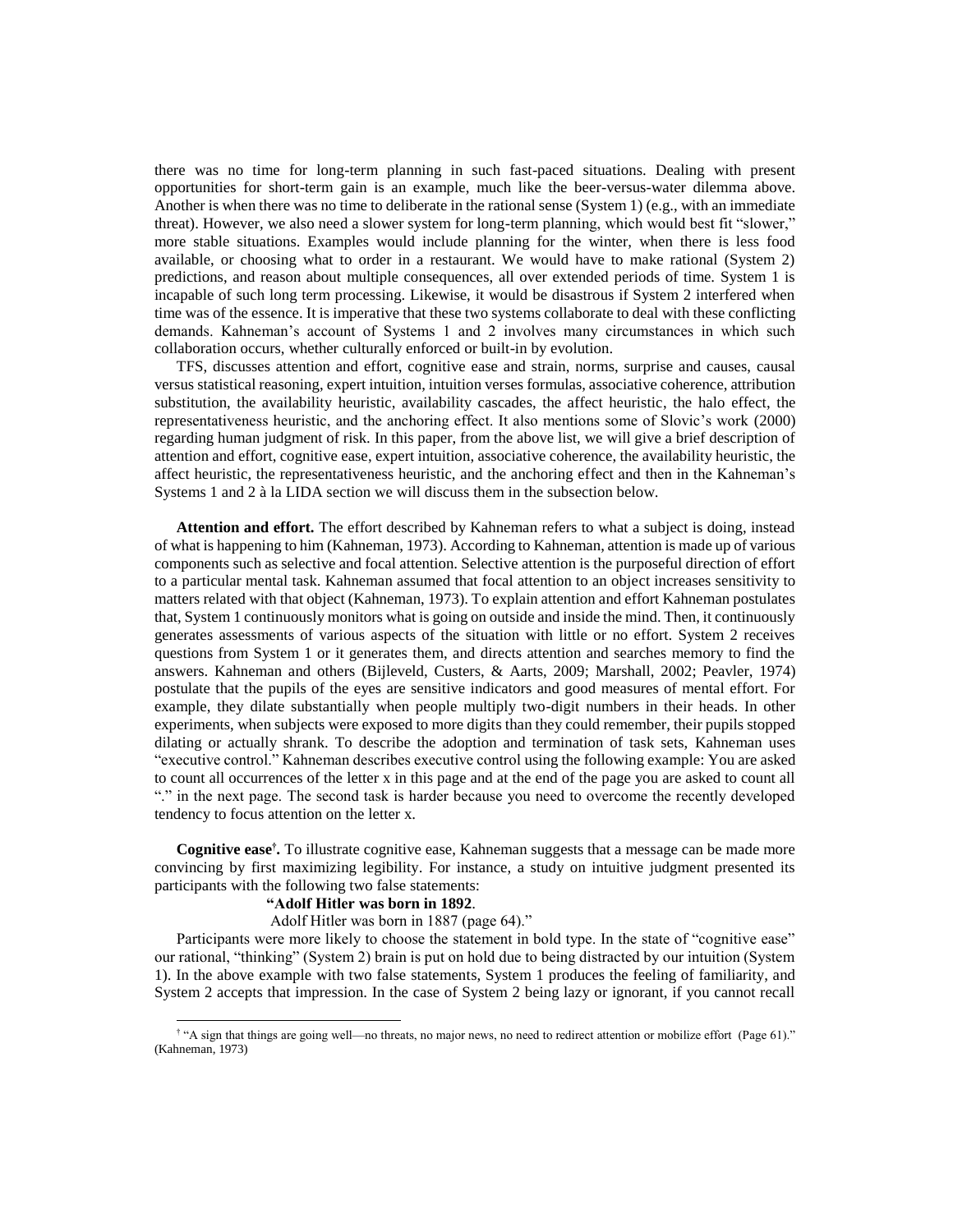the origin of a statement, and have no clue with which to associate it to other things, you have no choice but to go with the sense of cognitive ease. Kahneman suggests additional rhetorical strategies exploiting cognitive ease with statements, such as simplifying the language and making them memorable.

**Expert Intuition: When Can We Trust It?** A fundamental question Kahneman asks is: When can we trust an expert's intuition? He suggests that intuition plays an important role in the decision making process of experts. Kahneman defines expertise in a domain as a large collection of "miniskills," be it for firefighters, chess masters, physicians, nurses, athletes, etc. For instance, chess masters can assess a complicated position intuitively, but years of practice are needed to achieve that level of skill. Kahneman mentions that to become a chess master you need to practice for at least 10,000 hours. Accordingly, he argues that we can trust an expert's intuition when the environment is regular, predictable, and the expert has enough opportunity to practice and get immediate feedback. For example, a military commander will identify a narrowing ravine as a threat in an intuitive way due to his training, which taught him to associate them with ambushes. However, we cannot trust an expert's intuition in the absence of stable regularities in the environment, for example, an economist's tips on the stock market (see below).

Kahneman describes how the influence of emotions can bring an expert's decision to erroneous conclusions. In such situations human decision making is made by the emotionally influenced System 1, which passes the careless and permissive review of System 2. Furthermore, System 1 often creates correlation where there is none. For instance, forecasting the stock market in which Google's shares jump above \$1000 because of the recent government shutdown. The shares' prices also can change sharply if the US government, all of a sudden, decides to make war with other countries. Thus, no one can claim to have sufficient information with which to predict stock markets.

**Associative Coherence.** Associative coherence occurs when an agent interprets the salient content of its current situation as being consistent with its beliefs, irrespective of that content's reliability or validity. In associative coherence only evidence not conflicting with the agent's beliefs is considered. Evidence conflicting with its current beliefs requires deliberation to deal with, and such content requires reasoning about multiple possibilities "at once" (deliberation). Deliberation requires System 2, and is outside the capacities of System 1. Yet, System 1's actions dominate an agent's processing, with associative coherence being the core of intuition à la System 1. Kahneman gives an example of associative coherence in Chapter 4, "The Associative Machine." If one is presented with the two words "Banana" and "Vomit" juxtaposed, one may experience all sorts of memories depending on your past. The unconscious aspects of our mind immediately assume causality/categorical relatedness is at work, and you may be perceptually primed for a coherent thought like "The banana made me vomit." The words evoke memories of an event, which in turn evokes emotions, which in turn evokes a gut reaction. Within a short time, your mind made sense of two known words presented in a very novel way, and it was probably effortless to you. This seemingly effortless attempt of the mind to fill in the gaps of its understanding by creating a reality more coherent than what is presented before it; that is the nature of associative coherence, and it was entirely System 1.

**Affect Heuristic.** The affect heuristic occurs when an agent evaluates a stimulus based on its "likes and dislikes." Or for more complicated situations, it occurs when an agent either weighs benefits more than costs (positive), or weighs costs more than benefits (negative) in its decision making. An example of the former is when you really like how a car looks, so you ignore its poor gas mileage. An example of the latter is disliking a competing cognitive architecture since it doesn't account for consciousness, so much so that its other virtues are ignored. These examples are extreme versions of the affect heuristic just to illustrate the point. In reality, this heuristic accounts for any non-neutral weighting of benefit vs. cost. One of Kahneman's examples was the Hsee et al. study [\(Hsee, Weber, & Welch, 2001\)](#page-20-8). In one of the three contexts which the study explored, participants rated the quality of a 24-piece dinner set as better than a set with the same pieces, plus 16 additional pieces including 9 broken ones. This is an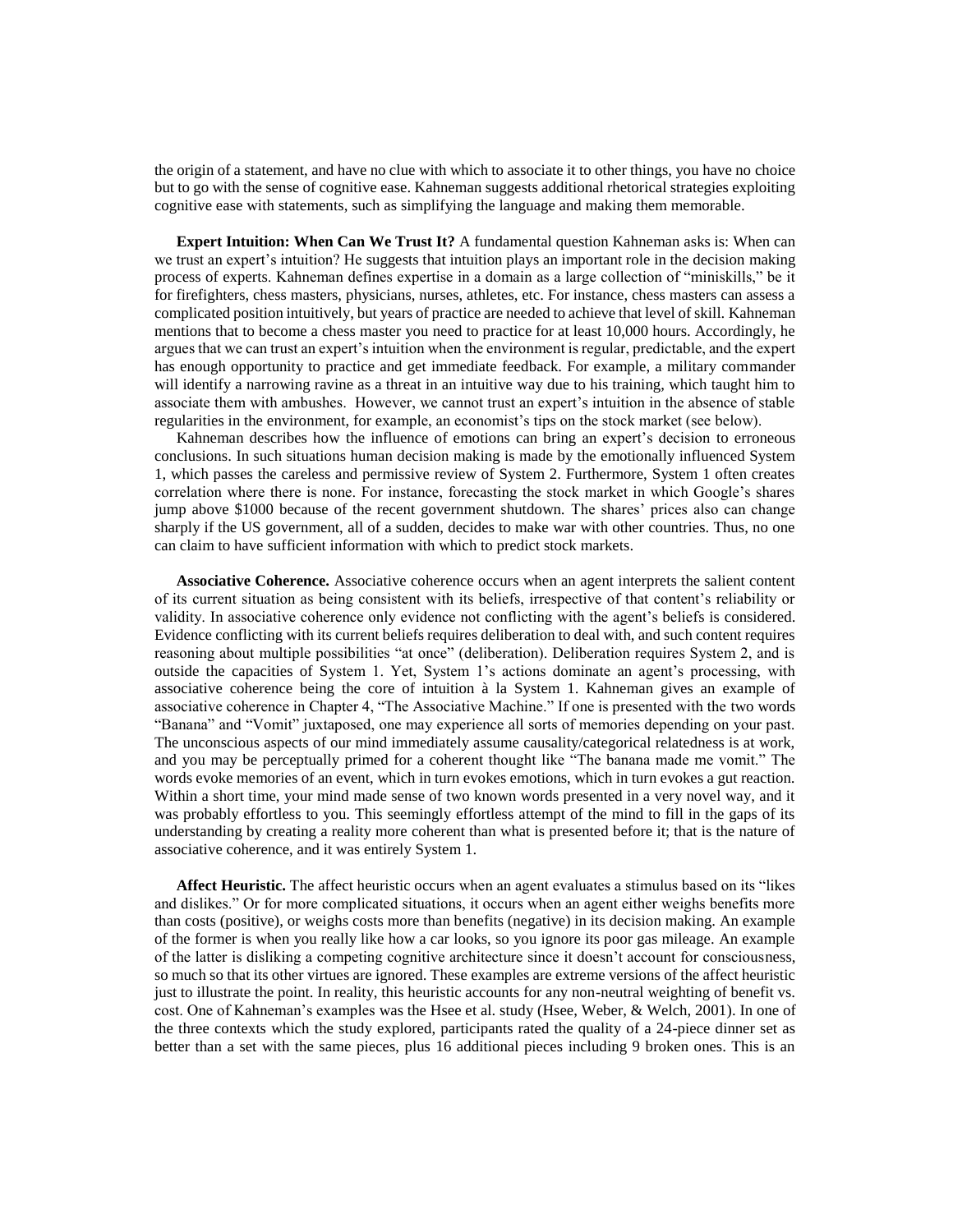example of the "less-is-better effect," which is based on the affect heuristic [\(Hsee et al., 2001\)](#page-20-8). In this example, detailed summation of each piece would have required too much effort, so System 1 engaged in a lump, emotive perception/ reaction of the material. This resulted in ignoring the fact that the second set had the same good pieces plus more, because of the inclusion of a few flaws.

**Availability Heuristic:** The availability heuristic is used when an agent judges the plausibility/potency/importance of a category from a retrieved memory based on either the ease/fluency of its retrieval (System 1 usage) or on the frequency of certain content that is retrieved (System 2 usage). For System 1, Kahneman gives an example in which a group of psychologists in the early 1990's, led by Norbert Schwartz, investigated how fluency of retrieval related to self-assessments of assertiveness. What they found was that the more instances of assertiveness they were asked to list, the less assertive they viewed themselves to be [\(Schwarz et al., 1991\)](#page-21-3). This is because as the number of instances to be listed increased, the fluency of producing examples decreased. Because the fluency was less than they expected, they associated the negativity of that with their own self-assessment. The participants were thus victims of the availability heuristic a la System 1. For System 2, Kahneman gives an example of the same researchers recruiting two groups of students whose task were to recall instances of their routines influencing their cardiac health. The two groups were those who had a family history of heart disease and those who did not. The latter group produced the same effects as from the assertiveness study. The former group, however, had the opposite effect. Because it was about them, and due to their family history, they were put into a higher state of vigilance than would be expected from the other group. As they recalled more instances of safe behavior, they felt safer. When they recalled more instances of dangerous behavior, they felt more at risk. In their vigilance, they did not "go with the flow" as what would happen if they were in the other group. Instead, they engaged in deliberation to evaluate patterns in the content, and assessed long term consequences based on such. This is the difference between the two systems and how they implement the availability heuristic. An earlier analysis of the mechanics of the availability according to the LIDA model appears elsewhere [\(Stan Franklin, B. J.](#page-19-3)  [Baars, Uma Ramamurthy, & M Ventura, 2005\)](#page-19-3).

**Representativeness Heuristic:** When an agent judges the likelihood of an event, the judgment is affected by how much the event represents/resembles a parent category or process. To put it another way: an agent will often appeal to categorical/causal stereotypes instead of base rates and statistical regularities. One of the examples Kahneman gives is in Chapter 14, "Tom W's Specialty." Tom W is a graduate student with certain personality traits (e.g. hard-working, detail oriented, little sympathy for others, etc.), and the task of a participant is to judge the likelihood, from 1 to 9 that Tom W is a student in certain disciplines. The judged likelihood changes depending on the personality description given because the descriptions represent a stereotype of how people in certain fields behave. When participants listed the disciplines in descending order of likelihood, they didn't consider the number of students in each field as a base rate. The disciplines with the greatest number of people (e.g. humanities and education, social science and social work) were rated as least likely because of the way Tom W was described. In the absence of knowledge of base rates, we often substitute the statistical term "likelihood" for the causal/stereotyping term "plausibility", and evaluate that instead. It is often the case that people with a lazy (possibly in this case, ignorant as well) System 2 make causal/categorical membership judgments based on insufficient evidence. This is also seen when people make sweeping generalizations about a person's abilities from very few observations, where there is little chance to control for lucky or unlucky performance. These biases occur because while System 1 is sufficient for causal/categorical inference, reasoning about statistical patterns over time requires the deliberative System 2.

**Anchoring Effect:** The anchoring effect is being used when an agent makes judgments using available information, such that the judgment does not deviate very much from the magnitude (e.g. a number) or relatedness (e.g. qualitative content) of the available information. This available information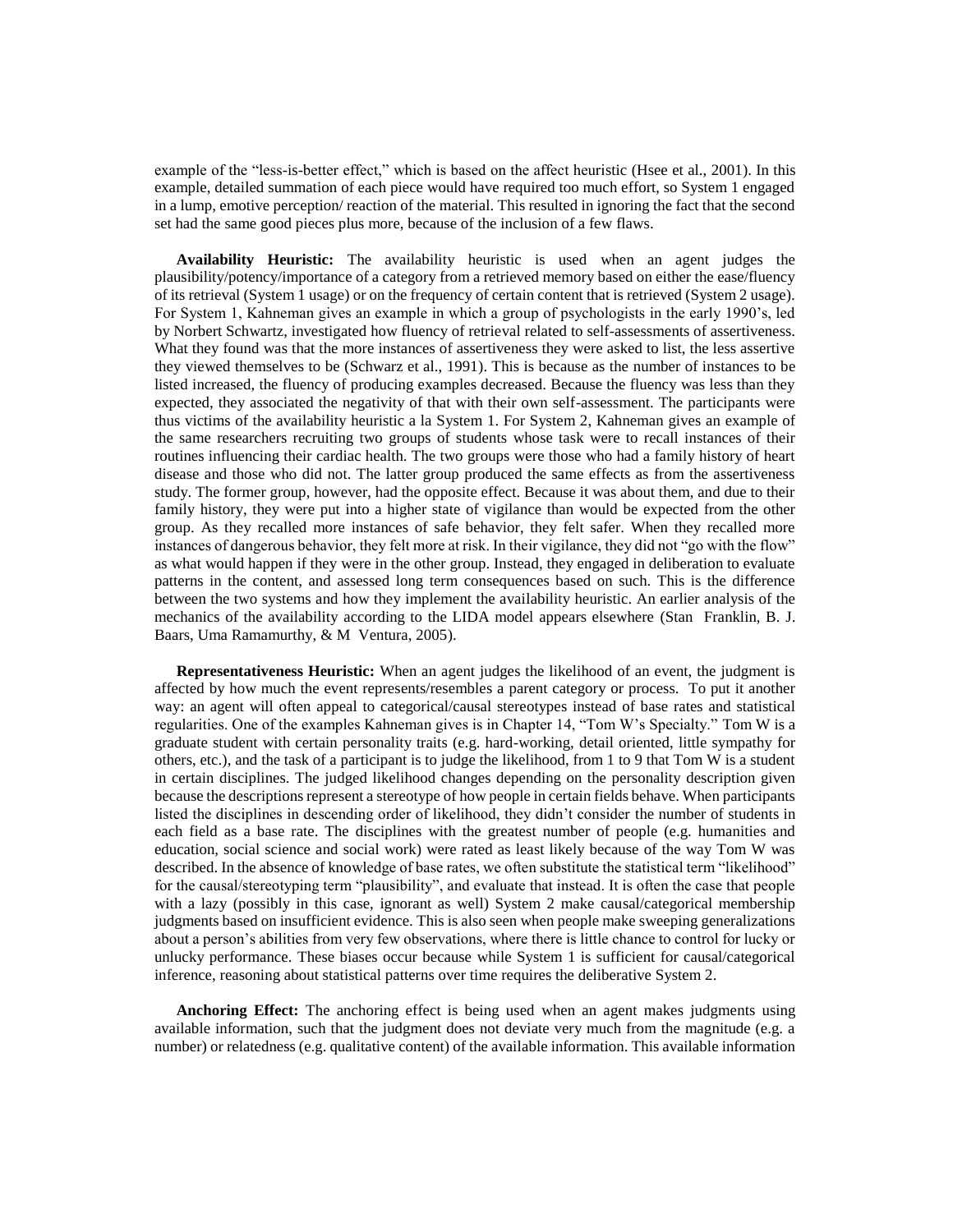is called the "anchor." Both System 1 (through subliminal priming of a reference point to be used in a later, unrelated task) and System 2 (through deliberate adjusting from a reference point, due to uncertainty) use the anchoring effect. For the former, Kahneman gives an example of two German psychologists, Mussweiler and Strack, asking participants:

"Is the annual mean temperature in Germany higher or lower than 20 degrees Celsius (68 F)?" or "Is the annual mean temperature in Germany higher or lower than 5 degrees Celsius (41 F)?"

Then they were briefly shown words they were asked to identify. They found that 68 F made identifying summer words such as "sun" and "beach" easier, while 41 F made identifying winter words such as "frost" and "ski" easier [\(Mussweiler & Strack, 2000\)](#page-20-9). In the case of a deliberative anchoring effect, he gives an easily accomplished example. These were his instructions:

"...Take a sheet of paper and draw a  $2 \frac{1}{2}$  – inch line going up, starting at the bottom of the page—without a ruler. Now take another sheet, and start at the top and draw a line going down until it is 2 1/2 inches from the bottom. Compare the lines." [\(Kahneman, 2011\)](#page-20-0)

He noted it was likely that the first line drawn would be shorter than the second. Because we do not know exactly how long the first line is, there is a range of uncertainty as we approximate a past threshold while drawing the second line, the threshold being the length we think the first line is. We are likely to stop when we are no longer sure we should go further, and this usually results in stopping just short of the actual first line's end. Although there was imperfect adjustment, there was still deliberate adjustment from a reference point we acquired in the recent past. This adjustment was more effortful than what we would expect from System 1, as it was based on an attempt to find reasons to move away from the anchor, which requires engagement of System 2.

### 3 LIDA architecture and its cognitive cycle

The LIDA architecture is grounded in the LIDA cognitive cycle. Every autonomous agent [\(Stan](#page-20-10)  [Franklin & Graesser, 1997\)](#page-20-10), be it human, animal, or artificial, must frequently sample (sense) its environment and select an appropriate response (action). Humans process (make sense of) the input from such sampling in order to facilitate their action selection. The agent's "life" can be viewed as consisting of a continual, overlapping sequence of these cognitive cycles. Each cycle consists of three phases, a perception/understanding phase, an attending phase, and an action selection/learning phase. It is commonly referred to as the action-perception cycle [\(Dijkstra, Schöner, & Gielen, 1994;](#page-19-4) [Freeman,](#page-20-11)  [2002;](#page-20-11) [Neisser, 1976\)](#page-20-12). A cognitive cycle can be thought of as a cognitive "moment." Higher-level cognitive processes are composed of many of these cognitive cycles, each a cognitive "atom."

Just as atoms have inner structure, the LIDA architecture includes a rich inner structure for its cognitive cycles (Bernard [J. Baars & Franklin, 2003;](#page-19-5) [S Franklin, B J Baars, U Ramamurthy, & Matthew](#page-19-6)  [Ventura, 2005\)](#page-19-6). During each cognitive cycle a LIDA agent first makes sense of its current situation as best as it can by updating its representation of both external (coming through the external senses) and internally generated features of its world. This is the perception/understanding phase of the cycle. By a competitive process to be described below, it then decides what portion of the represented situation is most in need of attention, that is, most salient. This portion is broadcast to the rest of the system, making it the current contents of consciousness. This competition and the subsequent broadcast constitute the attending phase. The contents of a broadcast facilitate the recruitment of internal resources, that is, potential actions, from which the action selection mechanism chooses. This is the action selection phase.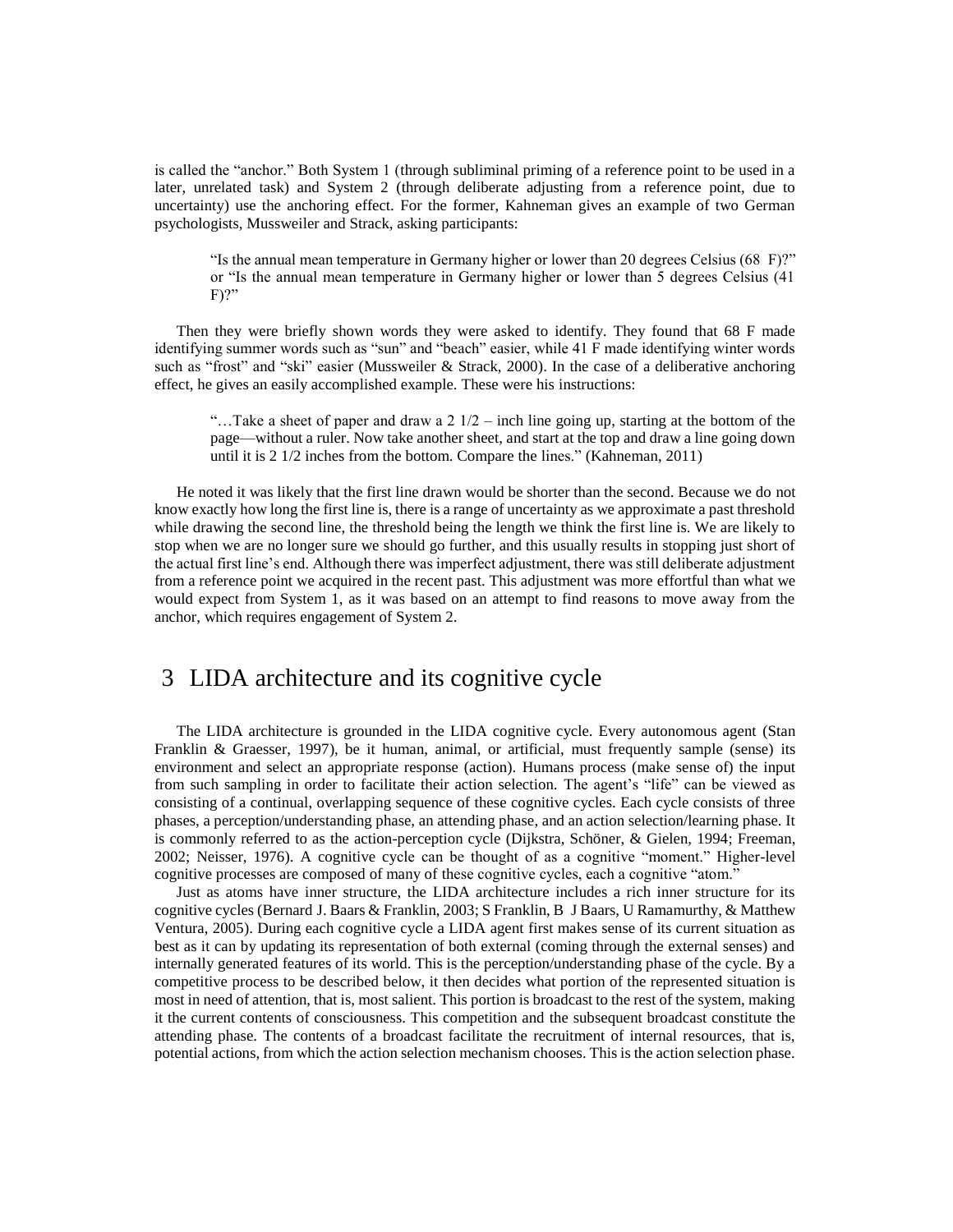

Figure 1 shows this highly parallelized asynchronous processing in more detail. It starts in the upper left corner and proceeds roughly clockwise.

Figure 1 The LIDA cognitive cycle

The cycle begins with sensory stimuli from sources in the agent's external and internal environment being interpreted in Sensory Memory (e.g., the iconic buffer). Low-level feature detectors in Sensory Memory begin the process of making sense of the incoming stimuli. These low-level features are next processed by Perceptual Associative (recognition) Memory (PAM) where higher-level features, such as objects, actions, feelings, categories, relations, events, situations, etc., are recognized. These entities, when recognized preconsciously,<sup>‡</sup> comprise the current percept, which enters the Workspace asynchronously. Here a preconscious model of the agent's current situation, termed the Current Situational Model, is assembled (updated). This percept, and items from the Current Situational Model, serve to cue Spatial Memory and the two forms of episodic memory (the memory for events): transient [\(Conway, 2005\)](#page-19-7) and declarative (autobiographical and semantic). Responses to the cues consist of a currently appropriate cognitive map, as well as local associations, which are remembered events from these two memory systems that were associated with the various elements of the cue. In addition to the current percept and the Current Situational Model, the Workspace contains the Conscious Contents Queue, a queue of the recent contents of consciousness (see below).

A new Current Situational Model (CSM) is assembled from the percepts, the cognitive map, the associations, and the undecayed parts of the previous model. This assembling process will typically require structure-building codelets. These are small, special-purpose processors, each of which has some particular type of structure it is designed to build. These codelets are continually monitoring the Workspace for opportunities to fulfill their particularly specified task. They may draw upon recognition memory and even Sensory Memory to enable the recognition of relations and situations. The newly assembled model constitutes the agent's best understanding of its current situation within its world. This completes the perception/understanding phase for this cognitive cycle.

For an agent operating within a complex, dynamically changing environment, the contents of the Current Situational Model (CSM) may be much too large for the agent to consider all at once (in humans

l

<sup>‡</sup> In the LIDA architecture a preconscious representation is not conscious at that moment, but has the potential to become conscious (Franklin & Baars, 2010).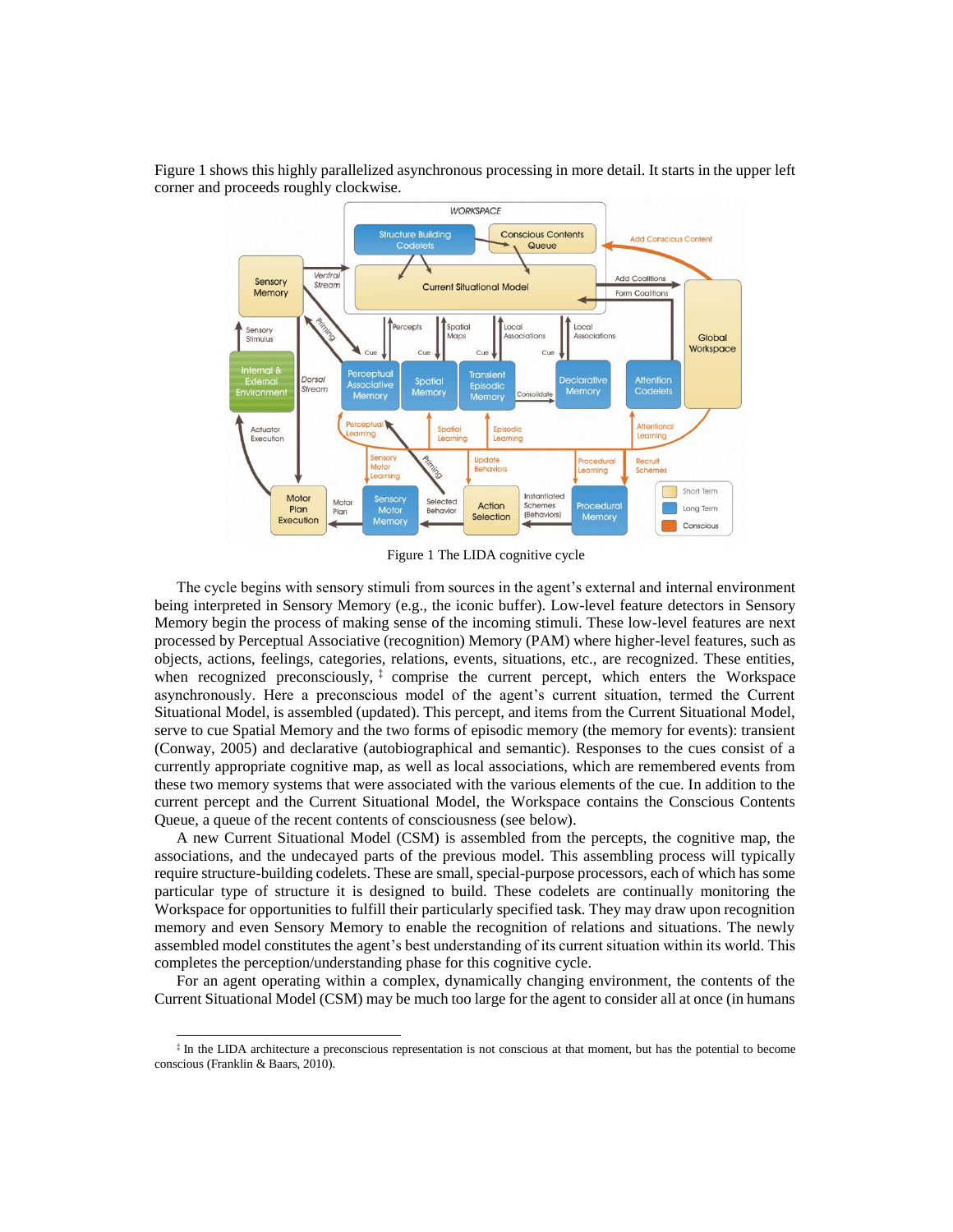within ~100 ms [\(T Madl, Baars, & Franklin.Stan, 2011\)](#page-20-13)). It needs to selectively attend to a salient portion of the CSM. Portions of the CSM compete, based on their activation, for attention. These portions take the form of coalitions of structures from the CSM. Such coalitions are formed by specialpurpose attention codelets, whose function is to bring certain structures of concern to the particular attention codelet into the Global Workspace (hence the name Global Workspace Theory [\(Bernard](#page-19-0) J. [Baars, 1988\)](#page-19-0)). The most salient (important, urgent, insistent, novel, arousing, unexpected, bright, loud, moving, etc.) coalition wins the competition. In effect, the agent pre-consciously inferred what to attend to at the moment. The contents of the winning coalition are then broadcast globally, bringing its contents to consciousness and, thereby, completing the attending phase of the cycle. Thus the architecture's functional consciousness mechanism acts as an attention filter.

The purpose of all this attentional processing is twofold. First, to help the agent choose what to do next. Second, to select what to learn in updating each of its several memories. Learning and action selection take place concurrently in LIDA. We will describe action selection first.

Though the contents of this conscious broadcast are available globally, a primary recipient is Procedural Memory, which stores schemes of possible actions including their contexts and possible results. It also stores an activation value for each such scheme that attempts to measure the likelihood that an action taken within its context will produce the expected result. Schemes whose contexts sufficiently intersect the contents of the conscious broadcast instantiate specified copies of themselves. These instantiated copies are bound to the specifics of the current situation as specified in the broadcast conscious contents. As yet undecayed instantiated schemes remaining from previous cycles may also continue to be available. These instantiations are next processed by the action selection mechanism, which chooses a single action from one of these instantiations. The selected action then goes to Sensory-Motor Memory where it is executed by an appropriate algorithm (motor plan). The action taken affects the environment and thus completes that cognitive cycle.

Although we addressed the mechanisms behind how LIDA implements the perception-attentionaction cycle, learning is also an important conceptual component of the model, and is especially important if we want to address evaluation and decision making in agents. Learning in LIDA is the encoding of knowledge about the past for use in the present. GWT supports the Conscious Learning Hypothesis: significant learning takes place via the interaction of consciousness with the various memory systems [\(B. J. Baars, 2003;](#page-19-8) [S Franklin et al., 2005\)](#page-19-6). That is, rely on conscious cognition for their updating, either in the course of a single cycle or over multiple cycles. LIDA's multiple modes of learning all occur continually, simultaneously, and online using each global broadcast of the contents of consciousness [\(S Franklin et al., 2005;](#page-19-6) [Stan Franklin & Patterson, 2006\)](#page-20-14). Perceptual learning is learning to recognize objects, feelings, categorizations, relationships, events, etc. As new objects, categories, and the relationships among them and between them and other elements of the agent's ontology are learned, nodes (objects and categories) and links (relationships) are added to Perceptual Associative Memory (Figure 1). Spatial learning refers to the building and updating of cognitive maps which serve to locate objects in the environment [\(Tamas Madl, Franklin, Chen, & Trappl\)](#page-20-15). Episodic learning is the encoding of information into episodic memory, the associative, content-addressable, memory for events -- the what, the where, and the when [\(A. Baddeley, Conway, & Aggleton, 2001;](#page-19-9) [S Franklin et al., 2005\)](#page-19-6). Relatively little studied by memory theorists, attentional learning refers to the learning of what to pay attention to. In the LIDA architecture attentional learning is the learning of new attention codelets, and the updating and reinforcing of the existing ones [\(Faghihi, McCall, & Franklin 2012\)](#page-19-10). Procedural learning is the encoding of procedures for executing behaviors into Procedural Memory (Figure 1). It is the learning of new actions and action sequences with which to accomplish new tasks [\(Stan Franklin et](#page-20-1)  [al., 2014](#page-20-1)). Here we must distinguish between action selection and action execution. LIDA's Procedural Memory is composed of schemes concerned with the selection of actions. Algorithms (motor plans) for the execution of actions are founfd in Sensory-Motor Memory where sensory-motor learning takes place.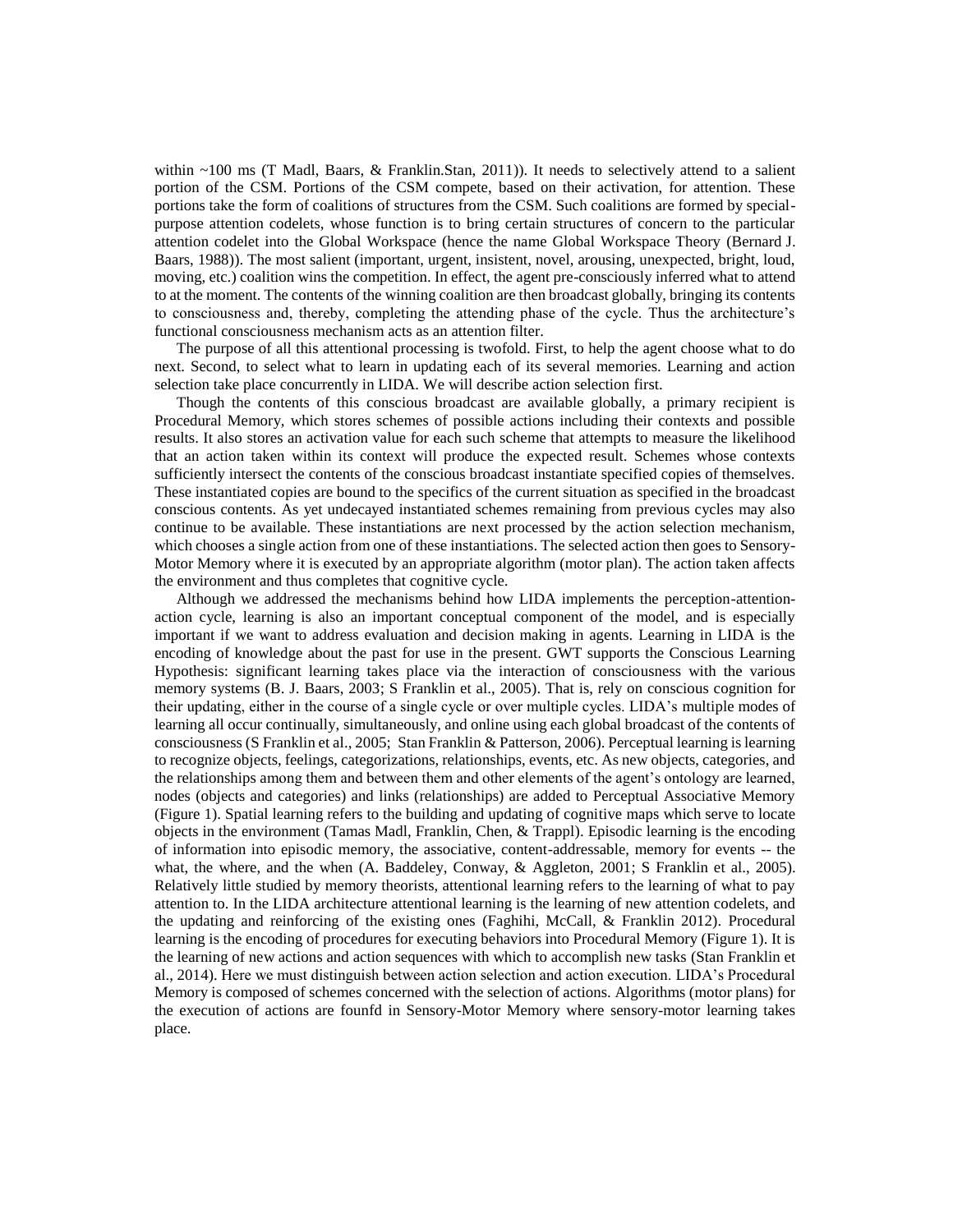In the LIDA architecture, all cognitive processing takes place via a continuing iteration of such cognitive cycles. A general design principle of the architecture demands that these cycles, and practically all of their processes, occur asynchronously. These cycles also cascade; that is, several cycles overlap, having different processes running simultaneously. This cascading must, however, respect the serial nature of conscious processing that is necessary to maintain the stable, coherent image of the world [\(Stan Franklin](#page-19-3)  [et al., 2005\)](#page-19-3).

### 4 Action Selection/Decision Making in LIDA

Higher-level cognitive processing in humans might include imagination, deliberation, volitional decision-making, metacognition, reasoning, planning, scheduling, problem solving, etc. In the LIDA Model such higher-level processes require multiple cognitive cycles. Every higher-level cognitive process can be implemented by one or more behavior streams§ , that is, streams of instantiated schemes and links from procedural memory.

Cognitive processes have differing levels of control. Sloman [\(1999\)](#page-21-4) distinguishes three levels that can be implemented by the architecture of an autonomous agent – the reactive, the deliberative, and the metacognitive\*\*. The reactive, is the level we would typically expect of many insects, that is, a relatively direct connection between incoming sensory data and the outgoing actions of effectors. The key point is the relatively direct triggering of an action once the appropriate environmental situation occurs. Though direct, such a connection can be almost arbitrarily intricate, requiring quite complex algorithms to implement in an artificial agent. In the LIDA model, the action selected at the end of any single cognitive cycle is done so at the reactive level, though other reactive selection of actions may require several cognitive cycles.

The reactive level is perhaps best defined by what it is not. "What a purely reactive system cannot do is explicitly construct representations of alternative possible actions, evaluate them and choose between them, all in advance of performing them." [\(Sloman, 1999\)](#page-21-4) Reactive control alone is particularly suitable for agents occupying relatively simple niches in reasonably stable environments, that is, for agents requiring relatively little flexibility in their action selection. Such purely reactive agents typically require relatively few higher-level, multi-cyclic cognitive processes.

Consciously planning a driving route from a current location to the airport is an example of deliberative, volitional decision making. Choosing to turn left at an appropriate intersection along the route requires consciously acquired information about the identity of the cross street, but the choice itself is most likely made unconsciously—the choice was consciously mediated even though it was unconsciously made—it did not require deliberation. Though heavily influenced by the conscious broadcast (i.e., the contents of consciousness), action selection during a single cognitive cycle in the LIDA model is not done consciously. A cognitive cycle is a mostly unconscious process. When speaking, for example, a person usually does not consciously think in advance about the structure and content of the next sentence, and is sometimes even surprised at what comes out. When approaching the intersection in the example above, no conscious thought need be given to the choice to turn left. Consciousness serves to provide information on which such action selection is based, but the selection itself is done unconsciously after the conscious broadcast. We refer to this very typical single cycle process as *consciously mediated action selection*. Each such is reactive in the sense of Sloman above.

l

<sup>§</sup>A stream is a sequence with its order only partially specified. Some actions in a stream may be taken in either order.

<sup>\*\*</sup>Sloman speaks of meta-management rather than metacognition. We prefer the more common psychological term; they are synonyms in this context.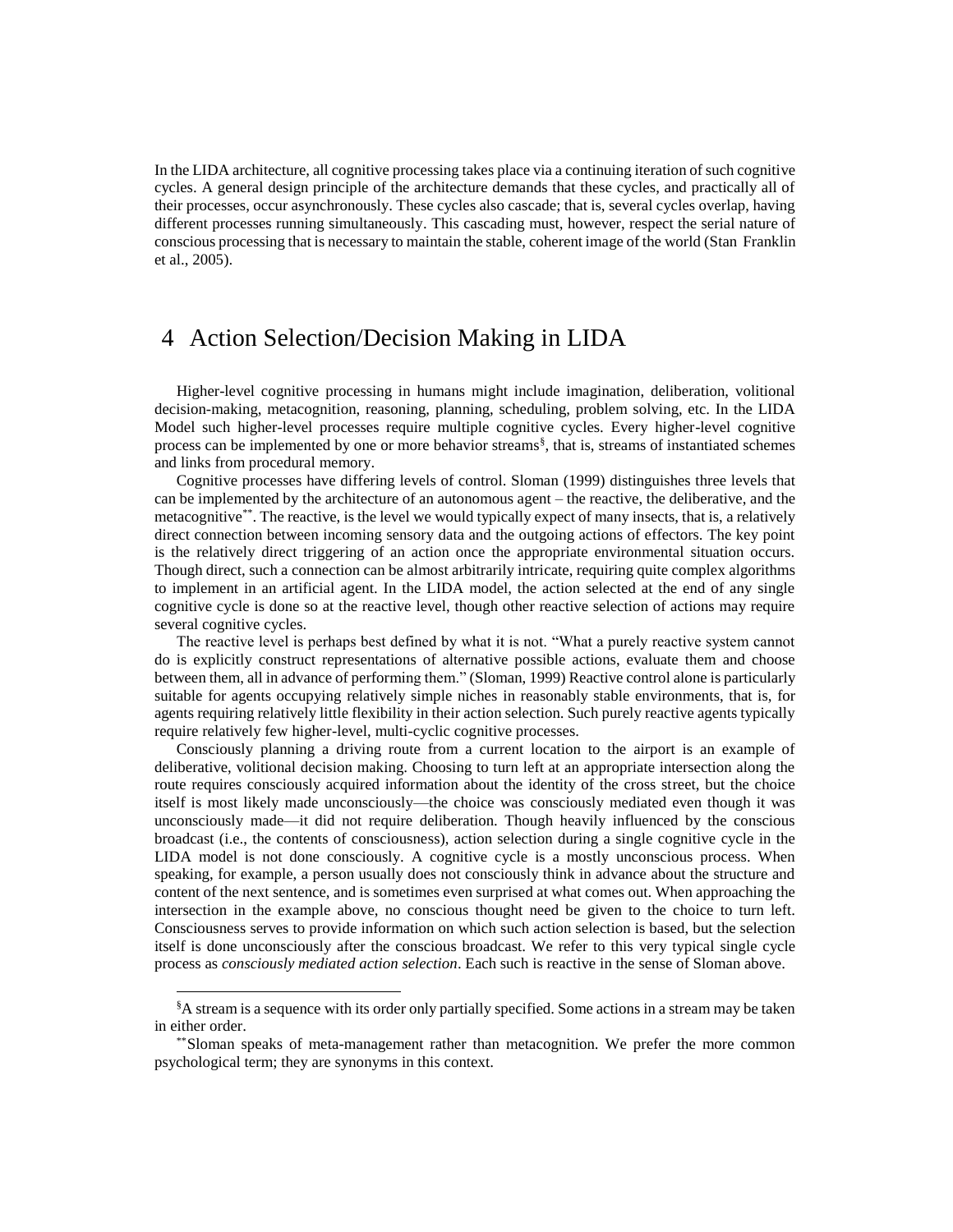On the other hand, deliberative control typically employs such higher-level cognitive processes as planning, scheduling and problem solving. Such deliberative processes in humans, and in some other animals†† [\(Mulcahy & Call, 2006;](#page-20-16) [Tarsitano, 2006;](#page-21-5) [Werdenich & Huber, 2006;](#page-21-6) [Wilcox & Jackson,](#page-21-7)  [2002\)](#page-21-7), are typically performed in an internally constructed virtual reality. Such deliberative information processing and decision-making allows an agent to function more flexibly within a complicated niche in a complex, dynamic environment. An internal virtual reality for deliberation requires a short-term memory in which temporary structures can be constructed with which to mentally "try out" possible actions without actually executing them. In the LIDA Model the Workspace (4) serves just such a function. It is essentially a preconscious working memory in the sense of Baddeley [\(1992\)](#page-19-11). The action selected during several cognitive cycles may consist of building, or adding to, some representational structures in the Workspace during the process of some sort of deliberation. Structure-building codelets, the sub-processes that create such structures, modify or compare them, etc., are typically implemented as internal reactive processes. Deliberation builds on reaction. In the LIDA Model, deliberation may be implemented as a collection of behavior streams, each selected action of which is an internal reactive process [\(S. Franklin, 2000\)](#page-19-12).

Sloman's levels of control can be seen as being built on top of one another. However, Kahneman frames the issue of "control" as communication between two *separate* systems, as have dual-process theories of reasoning in general (see Osman, 2004, for a review). We offer a different conception of the two systems in LIDA, more analogous to Sloman, while still maintaining the essence of what these theories aim to predict.

#### 4.1 Feelings and Emotions in LIDA

l

Every autonomous agent must be equipped with primitive motivators, drives that motivate its selection of actions [\(Stan Franklin & Graesser, 1997\)](#page-20-10). In humans, in animals, and in the LIDA model, these drives are implemented by feelings and emotions, where emotions are taken to be feelings with cognitive content [\(S. Franklin & Ramamurthy, 2006\)](#page-20-17). Such feelings implicitly give rise to values that serve to motivate action selection. This section is devoted to an explication of how feelings are represented in the LIDA model, the role they play in attention, and how they act as motivators, implicitly implementing values. Reference to Figure 1 may prove helpful to the reader.

Feelings are represented in the LIDA Model as nodes in its Perceptual Associative Memory. Each node constitutes its own identity, for example, distress at not enough oxygen is represented by one node, relief at taking a breath by another. Each feeling node has its own valence, always positive or always negative. The current activation of the node measures the arousal. Those feeling nodes with sufficient activations, along with their incoming links and object nodes, become part of the current percept and, are passed to the Workspace.

Like other Workspace structures, feeling nodes help to cue the two episodic memories. The resulting local associations may also contain feeling nodes associated with memories of past events. These feeling nodes play a major role in the assigning of activation to coalitions of information to which they belong, helping them to compete for attention within the Global Workspace. Any feeling nodes that belong to the winning coalition become part of the conscious broadcast, the contents of consciousness. Thus the LIDA agent becomes conscious of those feelings.

Any feeling node in the conscious broadcast that also occurs in the context of a scheme in Procedural Memory adds to the current activation of that scheme, increasing the likelihood of it instantiating a copy of itself into the Action Selection mechanism. It is here that feelings play their first role as implementation of motivation by adding to the likelihood of a particular action being selected. That

<sup>††</sup>Deliberation has been demonstrated in apes, birds, and even in arachnids (Wilcox and Jackson, 2002, Tarsitano, 2006).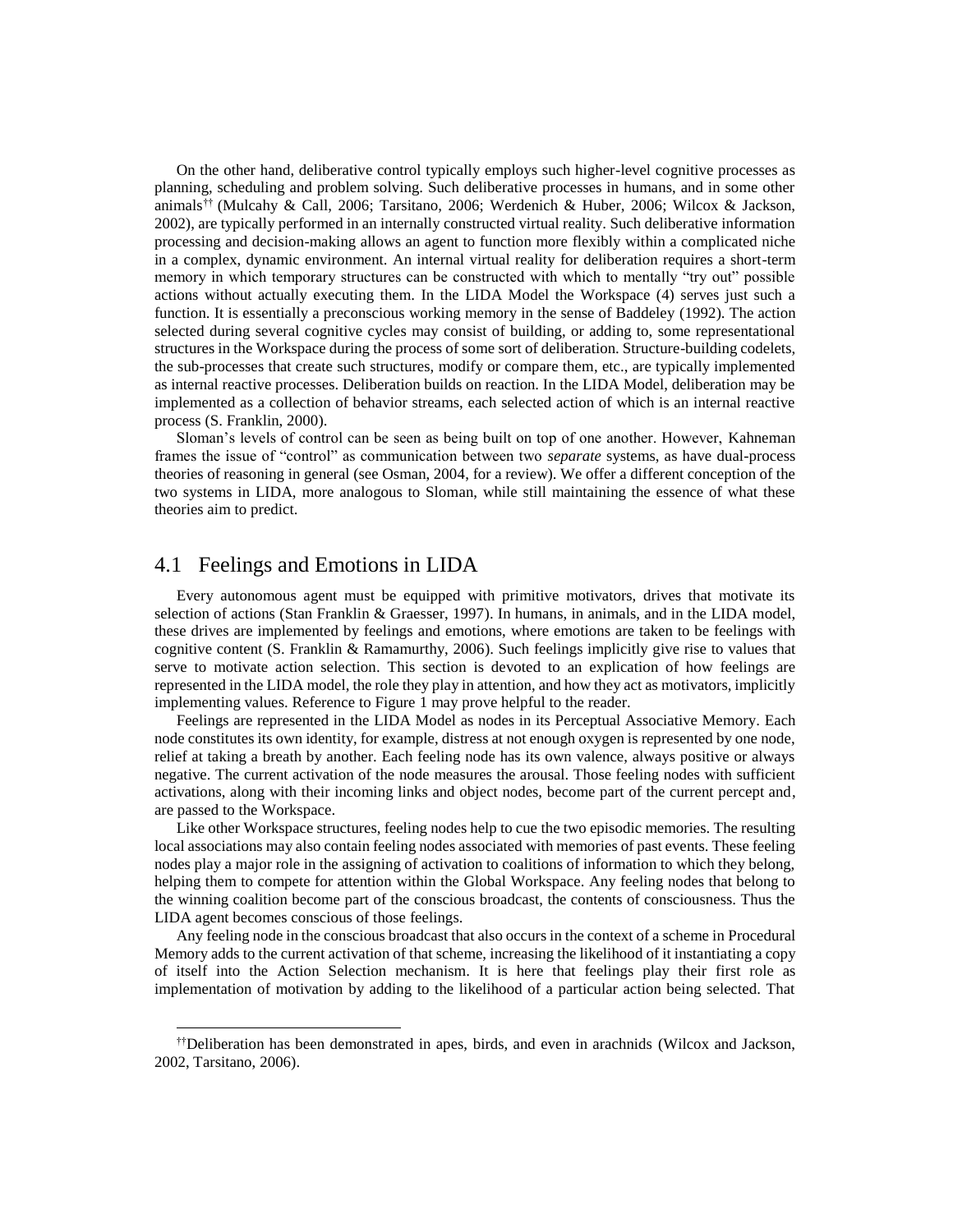feeling in the context of the scheme implicitly increases the value of the result of taking that scheme's action.

In the Action Selection mechanism, the activation of a particular scheme, and thus its ability to compete for selection and execution, depends upon several factors. These factors include how well the context specified by the scheme agrees with the current and very recently past contents of consciousness, that is, with the current situation. As mentioned earlier, the activation of this newly arriving behavior also depends on the presence of feeling nodes in its context, and their activation as part of the conscious broadcasts. Thus feelings contribute motivation for taking action to the activation of newly arriving behavior schemes.

#### 5 Kahneman's Systems 1 and 2 à la LIDA

Consciously mediated action selection in LIDA likely happens in one or two cognitive cycles, whereas deliberative action selection typically requires a number of cognitive cycles. We maintain that LIDA's consciously mediated action selection (CMAS) provides the underlying mechanism for decisions taken by Kahneman's System 1. System 1 decisions are quick. The LIDA model postulates that CMAS occurs in humans in a fraction of a second [\(T Madl et al., 2011\)](#page-20-13). System 1's intuitive decisions are based on emotions, as are CMAS as was described in the previous section. They are also based on vivid images. The LIDA model proposes that such images are the result of cued local associations in the Workspace, or possibly the output of structure building codelets, that such images can come to consciousness via the attention mechanism, and that they thereby play a role in CMAS. Finally, System 1 decisions are based on associative memory, which in the LIDA model includes both Perceptual Associative Memory (PAM) and both of the Episodic Memories. Local associations from these memory systems are cued into the Workspace, can be attended to so as to become part of the conscious contents, and so can influence CMAS.

Kahneman's System 2 is the slow, effortful system, which observes System 1's output, and intervenes when the output is considered to either infringe on more rational decision-making rules (System 2), or when an agent's intuition is insufficient in handling a situation. We suggest that System 2 is realized in humans by multi-cyclic, deliberative decision making (DDM) as modeled by LIDA. Being multi-cyclic, DDM is certainly slow relative to CMAS. The feeling of being effortful is part of fringe consciousness [\(Mangan, 2001\)](#page-20-18). As such, it is represented by a feeling node in PAM that can come to the Workspace as part of a percept, and so possibly to consciousness, from which it can participate in deliberation. The actions taken as a result of CMAS are noted in the Workspace, and become grist for the deliberative mill. Thus we can say that System 2 (DDM) observes System 1's (CMAS's) output. In the LIDA model, rational decision-making rules (System 2) are denizens of Semantic Memory, which is a part of LIDA's Declarative Memory. Thus such rules can be cued from Semantic Memory as local associations into LIDA's Workspace, and thus play a role in System 2's (DDM's) decision making. Decision making which occurs in LIDA's Procedural Memory implements James' ideomotor theory of volition [\(1890\)](#page-20-19). That is, among others, once a proposal, an objection, a support gets into the PM, some schemes from the Scheme net get instantiated. For instance, if PM receives a proposal, one of the schemes (time keeper) whose action is internal, starts a timer for writing the agent's current goal in the current situational model. The scheme whose action is starting the timer competes among other schemes in the behavior net and if it wins, the Ideomotor theory process starts. While the timer is running, if an objection, or a feeling of not knowing what to do, comes to consciousness a scheme whose internal action is to turn off the timer for the agent's current goal gets instantiated from the Scheme net. If it's selected, its internal action will turn off the timer.

That is, the agent's intuition is insufficient to handle a situation when a feeling of not knowing what to do comes to consciousness. Such a feeling is part of fringe consciousness [\(Mangan, 2001\)](#page-20-18).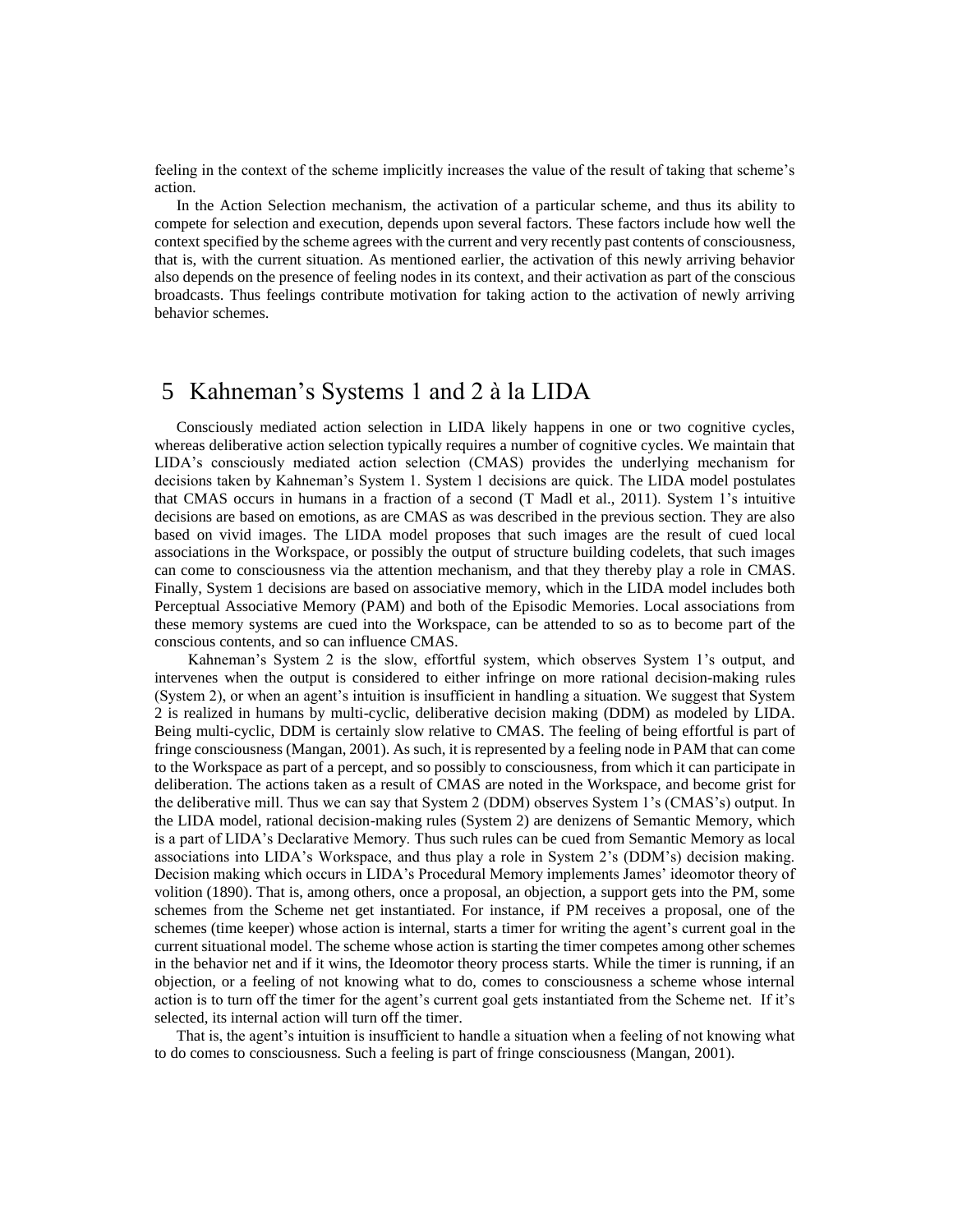However, a later supporter would likely result in the instantiation of a behavior to turn the timer for the agent's current goal back on, this time with a shorter time-lapse. Putting less time on the timer for the agent' goal makes it more likely to be chosen as winner.

Though Kahneman views System 1 and System 2 as separate mental processes, taking their underlying mechanisms as specified by the LIDA model to be CMAS and DDM respectively, implies that the System 2 actually is implemented by multiple instances of System 1. This follows since every deliberation in LIDA is carried out by a behavior stream producing a sequence of consciously mediated action selections.

*Attention and ease a la LIDA:* Attention is the process of bringing content to consciousness (B. J. Baars, 1988, p. 299), a definition that is adopted by the LIDA model [\(Faghihi et al., 2012\)](#page-19-10). In the LIDA model, passive or bottom-up attention is a hard-wired reflex. Active or top-down attention is achieved by a selected action, which has the agent focus on content in the Workspace (e.g., a person). Such an action creates an attention codelet that focuses on the person. In LIDA, an expectation codelet is a kind of attention codelet that tries to bring the result (or non-result) of a previously executed action to consciousness. An expectation codelet is created when a behavior is selected.

Attention is comprised of three concepts: 1) Alerting: "maintaining an alert state" which can be occurred deliberately and non-deliberately in LIDA; 2) Orienting: "focusing our senses on the information we want" (e.g., your focus on reading this document); 3) Executive attention: "the ability to manage attention towards goals and planning." (B. J. Baars, 1988, p. 229) In the LIDA model, attention codelets whose contents are sensitive to movement, location, or spatial information help bring content to consciousness—Kahneman's System 1. If such content wins the competition for consciousness an orienting action may ensue- Kahneman's System 1. Executive attention in LIDA, Kahneman's System 2, is illustrated using Miller and Cohen's example: consider a US citizen in the UK wanting to cross a road: In LIDA, the road stimulus is recognized by feature detectors in PAM which instantiates a "road" node. The context (UK) was also recognized by PAM, and would be part of the content in the Current Situational Model in the Workspace. Supposing that both the road node and the UK node entered the Global Workspace, and won the competition for consciousness, these nodes would be broadcast throughout the system including to Procedural Memory. Appropriate schemes in Procedural Memory could be instantiated, e.g. a scheme with context "road" and "UK", and action of "look- right".

In the LIDA model, the expectation codelets play an important role in resolving conflicts. An expectation codelet's content of concern comes from the result of the selected behavior that created it. This helps the system detect errors, and consequently search for solutions to fix the errors. A LIDA agent selects an action look left with the expectations of the car coming from the left. However, in UK, no car comes from left. Then the scheme that contains the action (look left before crossing the road) has its base-level activation decreased [\(Faghihi et al., 2012\)](#page-19-10).

*Intuition & expert:* In a LIDA agent we hypothesize that most decision-making, even by an expert, occurs in a consciously mediated manner. In the LIDA model, expert knowledge may be learned from frequent temporal patterns among conscious events. Consider Kahneman's chess expert example. In a LIDA agent every move's result is stored in Procedural Memory as schemes of possible actions including their contexts and possible results. Each scheme also stores two activation values, a base-level activation and a current-level activation. The base-level activation (used for learning) is a measure of the scheme's overall reliability in the past. It estimates the likelihood of the result of the scheme occurring by taking the action given its context. The current activation is a measure of the relevance of the scheme to the current situation (i.e., conditions, goals, etc,). Schemes whose contexts sufficiently intersect the contents of the current conscious broadcast instantiate specified copies of themselves. Given a specific situation in chess, the higher the base-level activation value of a scheme, the more this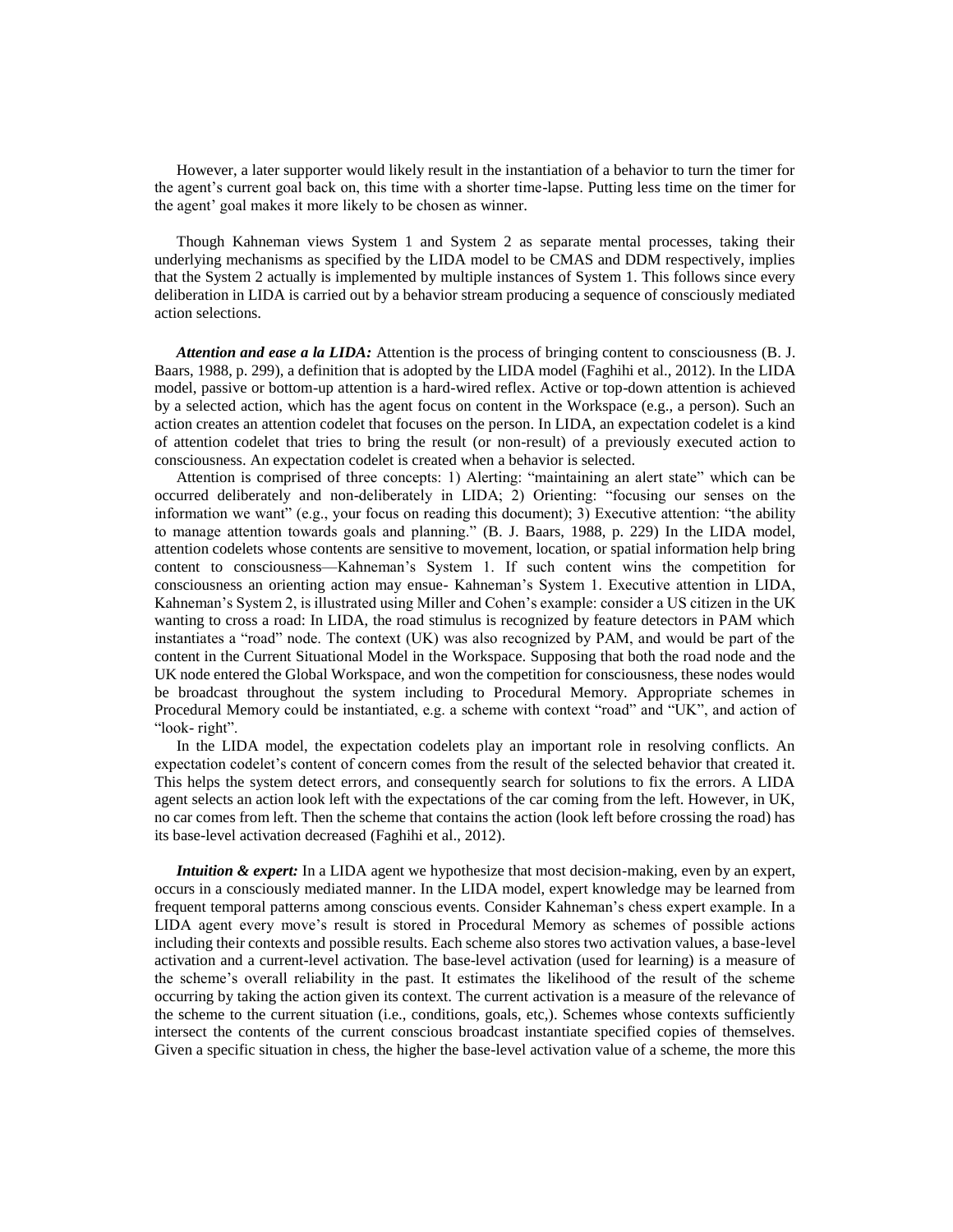specific scheme was chosen before. Thus, such a specific scheme would likely to be fired, once a similar situation occurs. That is, for that specific situation, the expectation codelets brought positive information to consciousness lots of times. Thus, the schemes' base-level activation gets saturated, which means it is likely to be fired in similar situations. However, for this specific situation, if the scheme receives negative reinforcement it would less likely to be fired in the future. That is, the expectation codelets brought negative reinforcement to consciousness. Thus, the schemes' base-level activation may not be enough to get the scheme fired on similar situations.

*Associative Coherence:* Let's assume a LIDA agent replicating the experiment mentioned above in connection with associative coherence. That agent would have a learned node in PAM for the word Vomit. This node would be instantiated while PAM's nodes detect the word Banana, and would likely come to consciousness. Later, the Bananas node would likely be similarly recognized with, due to the short time passage, Vomit still active in the Conscious Contents Queue of the Workspace. A temporal structure-building codelet then builds a new structure in the Current Situational Model of the Workspace, based on the Bananas node and its temporal predecessor, Vomit. Then, suppose this structure of Vomit, link, and Bananas is included in a coalition and wins the competition for consciousness. The subsequent broadcast instantiates a previously learned scheme with context "Bananas" and action "avoid eating." The ensuing behavior is selected for execution. Eating Bananas causes the agent to sense itself avoiding eating, another event, which includes a negative feeling, "Bananas displeasure." If the avoiding eating event comes to consciousness, two kinds of learning are performed: 1) a temporal link from "Bananas" to "eat" representing an affordance is added to PAM, and 2) due to the negative affective valence from the feeling node, a negative update is made to the "eat banana" node's base-level incentive salience‡‡ [\(Koedinger, Anderson, Hadley, & Mark, 1997\)](#page-20-20). Given the negative emotional valance attached to the eat banana events, the event would likely make it to consciousness and get broadcasted. Since there is a temporal link between two events, temporal difference learning occurs and updates the earlier event's (Bananas) base-level incentive salience based on the difference between its current value and the base-level incentive salience of the latter event (avoiding eating). Consequently, the antecedent event "avoiding eating" loses base-level incentive salience, at first just for the Bananas node (immediate predecessor to avoiding eating), but later for the Bananas node as well. The result of all of this learning is that the node for the Bananas has a strong negative base-level activation, which helps it to strongly activate the "Bananas" node via the temporal links.

*Affect Heuristic:* Let's imagine a LIDA agent participating in the Hsee (1998) study mentioned earlier. To recall, participants on average rated the quality of a 24 piece dinner-set as better than a set with the same pieces plus extras, some of those extras being broken. This was meant to be an example of an intuitive evaluation instead of a rational one, because the existence of a few flaws while ignoring the total number of objects was enough to sway the participants to avoid the set with the flawed pieces, and instead choose the set with fewer pieces overall. He called this the "less is better" effect, a term which reflects intuitive decision making based on features easier to evaluate despite being less relevant.

The LIDA agent in this study would have representations like those of the human counterparts. In PAM, there is an association between a negative affective value, the form of the object, and its functional purpose (or perhaps the lack thereof). For this agent, there would be an association between a negative affective value, the broken nature of the dish that was sensed, and either the affordance of "unable to eat properly given this form," or no affordance at all. In either case, the salience of such a representation

l

<sup>‡‡</sup> Incentive salience is a motivational "wanting" attribute given by the brain to stimuli transforming the representation of a stimulus into an object of attraction. This "wanting" is unlike "liking" in that liking is produced by a pleasure immediately gained from consumption or other contact with stimuli, while the "wanting" of incentive salience is a motivational magnet quality of a stimulus that makes it a desirable and attractive goal, transforming it from a mere sensory experience into something that commands attention, induces approach, and increases the likelihood of its being sought out.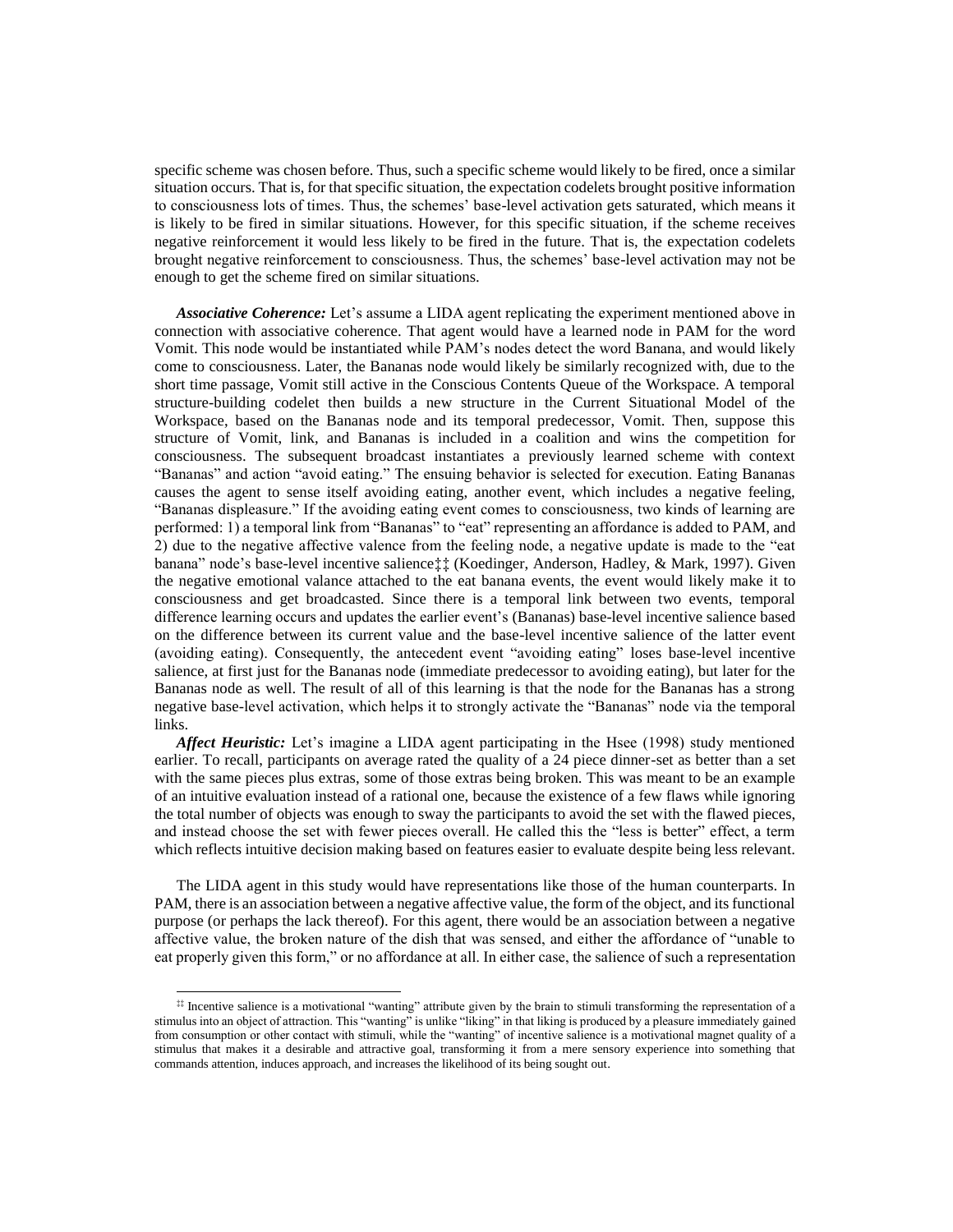is evaluated in the context of the agent's CSM, which calls for purchasing dinnerware with the proper affordances. In PAM, there would also be similar representations for intact pieces of dinnerware, this time with positive affective value and eating affordances as what's being associated. Because this is a set of both good and bad dinnerware the agent is sensing at the moment, both representations co-activate and become a part of the agent's CSM.

In a rational agent, the number of good plates relative to the total would be most salient in its CSM of the world at that moment. In this more intuitive agent, however, the total number of utensils is less salient than the affective weights associated with certain ones. This is because the affective weight is not associated with the total number of items, as we would expect from a rational agent. Such weights are instead associated with the individual items themselves. Therefore, the percept which makes it to consciousness and provides context for scheme-based decision making are the broken pieces of dinnerware, and the fact they are included in a purchasable set. The possible schemes triggered by such context would be "seek a better set," "avoid this set," etc.

*Availability Heuristic:* The availability heuristic is used when an agent judges the plausibility/potency/importance of a category from a retrieved memory based on either the ease/fluency of its retrieval (System 1 usage) or the frequency of certain content that is retrieved (System 2 usage).

In LIDA, what comes from the percept and items from the Current Situational Model serve to cue the two forms of Episodic Memory (the memory for events): transient and declarative (autobiographical and semantic). Responses to the cue consist of local associations, which are remembered events from these two memory systems that were associated with the various elements of the cue. In addition to the current percept included in the Current Situational Model, the Workspace contains the Conscious Contents Queue, a queue of the recent contents of consciousness. Attention codelets observe the Current Situational Model in the Workspace, trying to bring its most energetic, which is the most salient content, to the Global Workspace.

For System 1, Kahneman gives an example in which a group of psychologists in the early 1990's, led by Norbert Schwartz, investigated how fluency of retrieval related to self-assessments of assertiveness. What they found was that the more instances of assertiveness they were asked to list, the less assertive they viewed themselves to be [\(Schwarz et al., 1991\)](#page-21-3). This is because as the number of instances to be listed increased, the fluency of producing examples decreased. Because the fluency was less than they expected, they associated the negativity of that with their own self-assessment. The participants were thus victims of the availability heuristic a la System 1.

For a LIDA agent that is supposed to simulate the above experience, there would be negative affective valences attached to assertiveness nodes in Semantic Memory. After broadcasting the coalition, given the goal is to find as many assertiveness behaviors, some schemes of possible actions including their contexts and possible results will be instantiated from PM to compete for action selection. These instantiations are next processed by the action selection mechanism, which chooses a single action from one of these instantiations. The result of the action selection will be broadcasted. Given the LIDA agents' task is to find schemes with instances of assertiveness, the numbers of Schemes that are instantiated in PM will decrease causing the instantiation of expected codelets to bring negative results to consciousness.

Furthermore, in the LIDA agent's Semantic Memory nodes, there would be a negative affective valences attached to the association between the number of assertiveness nodes retrieved from semantic memory, and the affordance of the highly activated coalition in the CSM for listing the instances of assertiveness. This is in part due to the expectation codelets bringing negative feedback when it came to the agent's self-assessment. That is, after a while, the number of the instantiated schemes that compete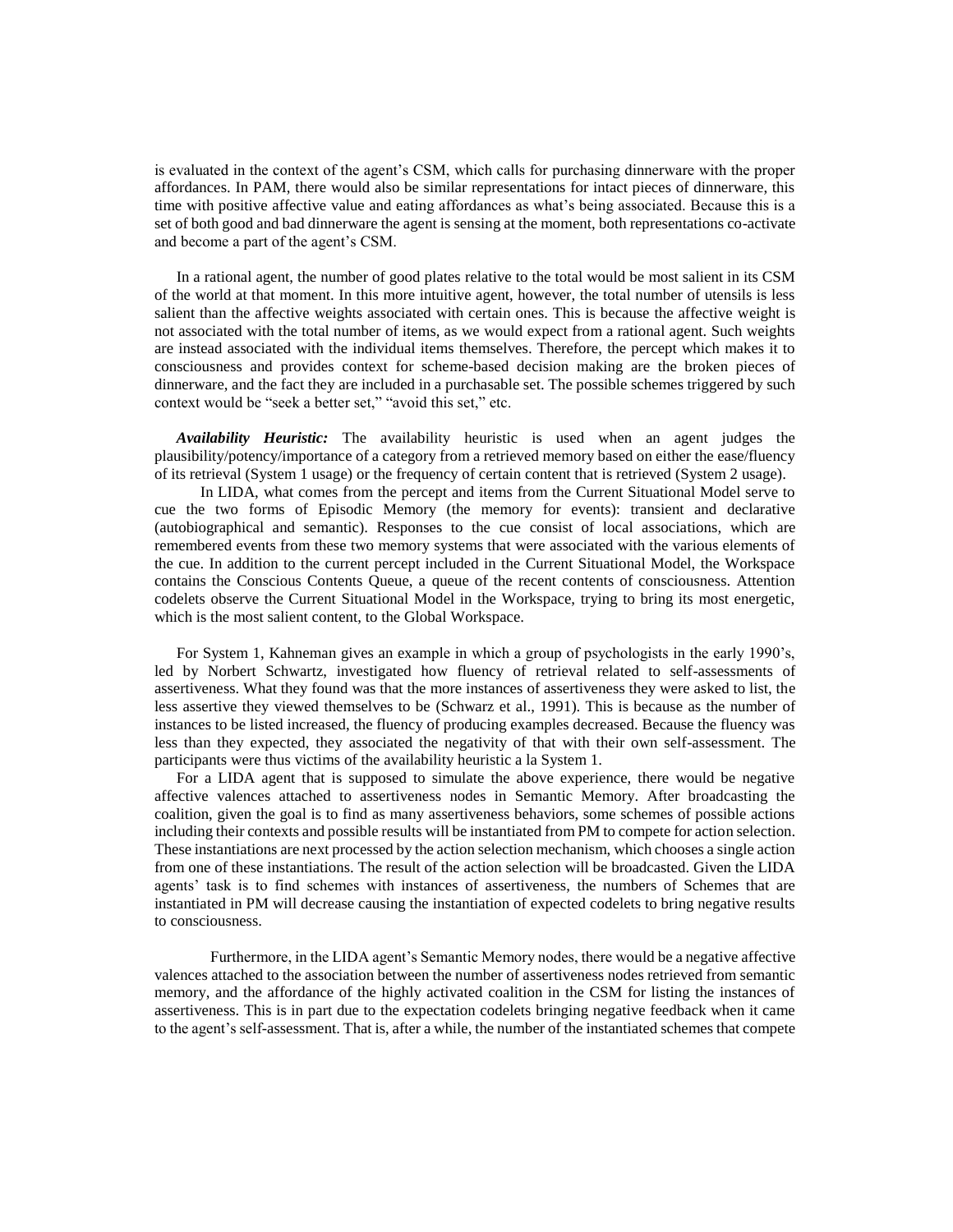in Action Selection decreases. Thus, the salience of such a representation is evaluated in the context of the agent's CSM, which calls for the proper affordances.

For System 2, Kahneman gives an example of the same researchers recruiting two groups of students whose task was to recall instances of their routines influencing their cardiac health. The two groups were those who had a family history of heart disease and those who did not. The latter group produced the same effects as from the assertiveness study. The former group, however, had the opposite effect. Because it was about them, and due to their family history, they were put into a higher state of vigilance than would be expected from the other group. As they recalled more instances of safe behavior, they felt safer. When they recalled more instances of dangerous behavior, they felt more at risk. In their vigilance, they did not "go with the flow" as what would happen if they were in the other group. Instead, they engaged in deliberation to evaluate patterns in the content, and assessed long term consequences based on such. This is the difference between the two systems and how they implement the availability heuristic.

For system 2, consider a LIDA agent that was tasked with recalling instances of her routines influencing her cardiac health. In this case, the agents' semantic memory has structures containing negative feeling nodes about family cardiac history. Being retrieved to the CSM, and having negative feeling nodes, the coalition containing family history information is more likely to be selected for the conscious competition. This could be due to the negative feelings nodes that are attached to that coalition. So, the more behaviors with positive feeling attached are retrieved to the Global Workspace the less likely coalitions with negative feeling attached to them get selected. Thus, the agent felt more secure. A more detailed description of how the LIDA model might account for the availability heuristic has appeared earlier [\(Stan Franklin et al., 2005\)](#page-19-3).

#### 6 Experiments/simulation

In this section, using a LIDA-based agent, we replicated a psychological experiment of the reinforcer devaluation paradigm through which we explain how it simulates some of Kahneman's System 1 and System 2 concepts. Our experiments illustrate the difference between the fast acting, slow adapting model-free control (consciously mediated action selection in LIDA, and Kahneman's System 1) and the slow acting, fast adapting model-based control (volitional decision making in LIDA, and Kahneman's System 2). In particular, we adapted an experiment testing the effects of orbitofrontal lesions on the representation of incentive value in associative learning [\(Gallagher, McMahan, & Schoenbaum, 1999\)](#page-20-21). The orbitofrontal cortex (OFC) is thought to contain representations of the motivational significance of cues (conditioned stimuli) and the incentive value of expected outcomes. The significance of the reinforcer devaluation task is that normal performance depends on the ability of a conditioned stimulus (CS) to gain access to the motivational properties of an upcoming unconditioned stimulus (US).

In the original study, the experimenters divided rats into two groups: those in the first had their OFC lesioned, while those in the second maintained an intact OFC. All rats were first trained in a *conditioning phase* in accordance with standard Pavlovian conditioning: Over a series of 40 trials, rats were presented with a 10-second light CS, which was paired with (immediately followed by) a food delivery, itself followed by a ten-minute period in which the rat was allowed to eat freely. After a series of conditioning trials, a conditioned response (food cup behavior) to the CS was established. The measure during these trials was the rat's appetitive behavior towards the food cup during the last 5 seconds of the 10-second cue.

After the conditioning phase, each rat underwent three trials in a different *US devaluation phase*. Here, in each trial, there was no light cue, rather food was delivered first, and was followed by an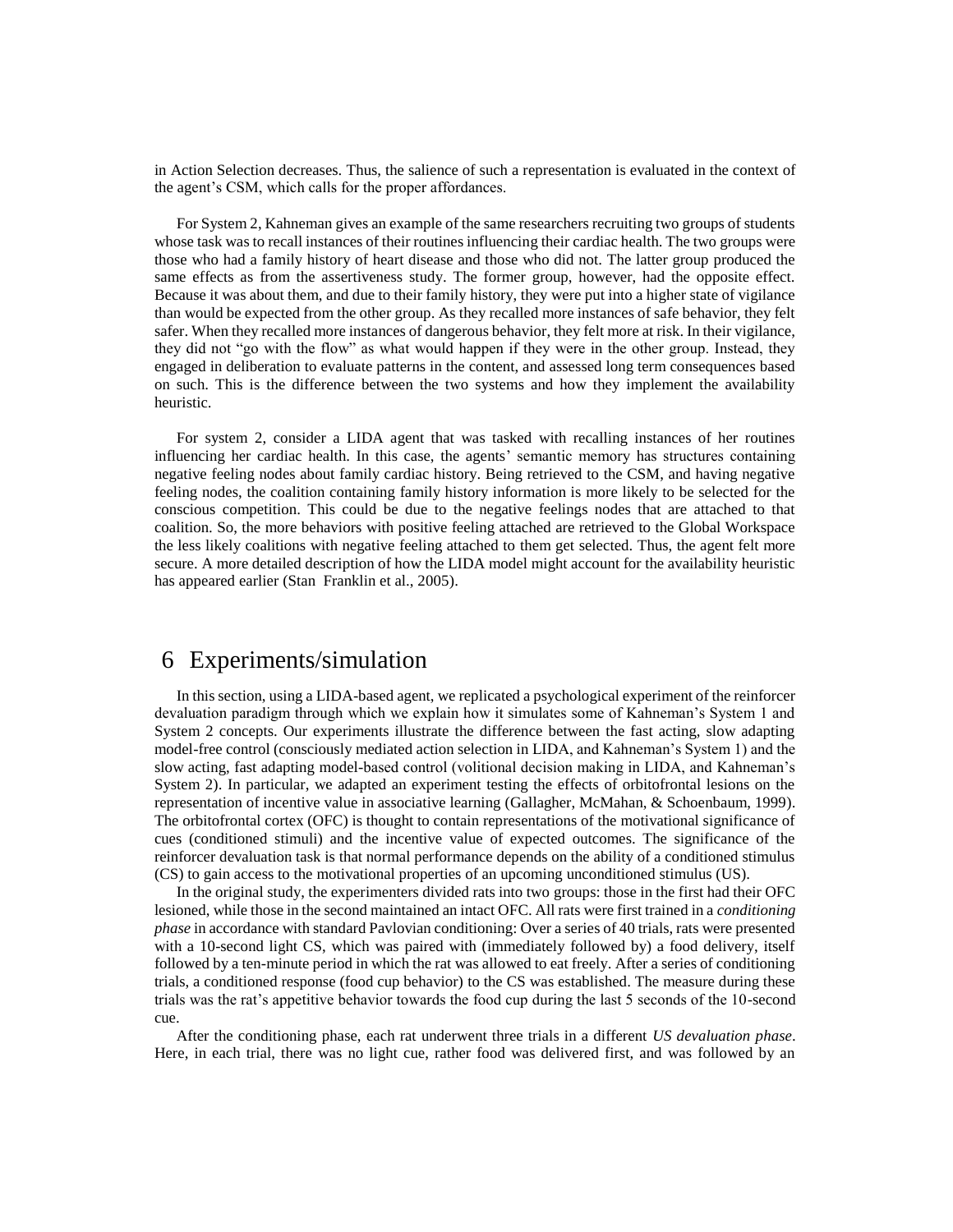aversive event, the injection of LiCl, producing temporary sickness. The US devaluation phase introduces two more experimental conditions: In the *paired injection condition* the experimenters injected the rats immediately after the eating period. In the *unpaired injection condition* the rats were injected six hours after eating. Combining these conditions with the earlier OFC lesion manipulation, there were a total of four experimental groups: lesioned-paired, lesioned-unpaired, intact-paired, and intact-unpaired. The measure during the US devaluation phase was the amount of food consumed during the eating stage of each trial.

After the US devaluation phase, the experimenters performed a *devaluation test phase* that revisited the rats' conditioned responses (CRs) to the light CS. In this phase, each rat was presented with the light CS only, i.e., with no further experimental manipulations. As in the first phase, the measure for these trials was the rat's appetitive behavior towards the food cup during the last 5 seconds of the 10-second cue.

Although the light CS was absent during the devaluation phase, its previous association with the food US provides a basis for anticipating the US. The experimenters found that lesions of OFC did not affect either 1) the initial acquisition of a conditioned response to the light CS in the initial conditioning phase or 2) the learning of food aversion in the US devaluation phase. However, in the devaluation test phase, OFC lesioned rats exhibited no change in their conditioned responding to the light CS, i.e., they continued to exhibit appetitive food cup behavior. This outcome contrasts with the behavior of control rats: after the devaluation of the US, a significant decrease in the food cup approaches (appetitive behavior) occurred in the devaluation test phase. The experimenters hypothesized that, after OFC damage, the cue was unable to access the representational information about the incentive value of the associated US (Gallagher [et al., 1999\)](#page-20-21).

**A LIDA-based agent Account of Experimental Behavior.** Recall that, in the first phase of the experiment, a light cue is paired with food delivery, that is, food is delivered immediately after the light signal terminates. The agent's appetitive behavior towards the food cup is recorded during the last 5 seconds of the 10-second cue. The results of phase 1 of the original experiment are shown in the first graph in Figure 2. The measure of learning in phase 1 was food cup behavior recorded as a percentage of total behavior recorded during the last 5-second observation interval of the 10-second CS presentation (the light). This was achieved by recording a single behavior for each 1.25-second interval, and then computing the percentage of behavior that was food cup behavior, i.e., the frequency of food cup behavior in an observation interval was divided by the total number of observations made in that interval. Now we describe how a LIDA agent models the events of this phase, and how it learns a conditioned response.

Let us first assume that a LIDA agent replicating this experiment would early on learn a memory for the light cue in the form of a "light-cue" node in its Perceptual Associative Memory (PAM). Then, during the conditioning phase, the light-cue node would be instantiated while the light is on, and this node would typically come to consciousness. Later, a "food" node is similarly recognized with, due to the short time passage, the light node still being active in the Conscious Contents Queue of the Workspace. A temporal structure-building codelet then builds a new structure in the Current Situational Model of the Workspace, based on the food node and its temporal predecessor, the light node. If this structure of light, link, and food is formed into a coalition by an attention codelet, and wins the competition for consciousness, then a new temporal link from light-cue to food would be learned in PAM.

The conscious broadcast of this structure would also serve to recruit resources to deal with the situation; in this case, we assume the broadcast instantiates one or more previously learned schemes from Procedural Memory having "food" in their context and some appetitive food cup action, e.g. approach cup or eat food, and that a resulting behavior is selected for execution. When the *eating* event occurs, and is recognized, it would be accompanied by the feeling node, "food pleasure," having positive affective valence. If the eating event comes to consciousness, two kinds of learning are performed: 1) a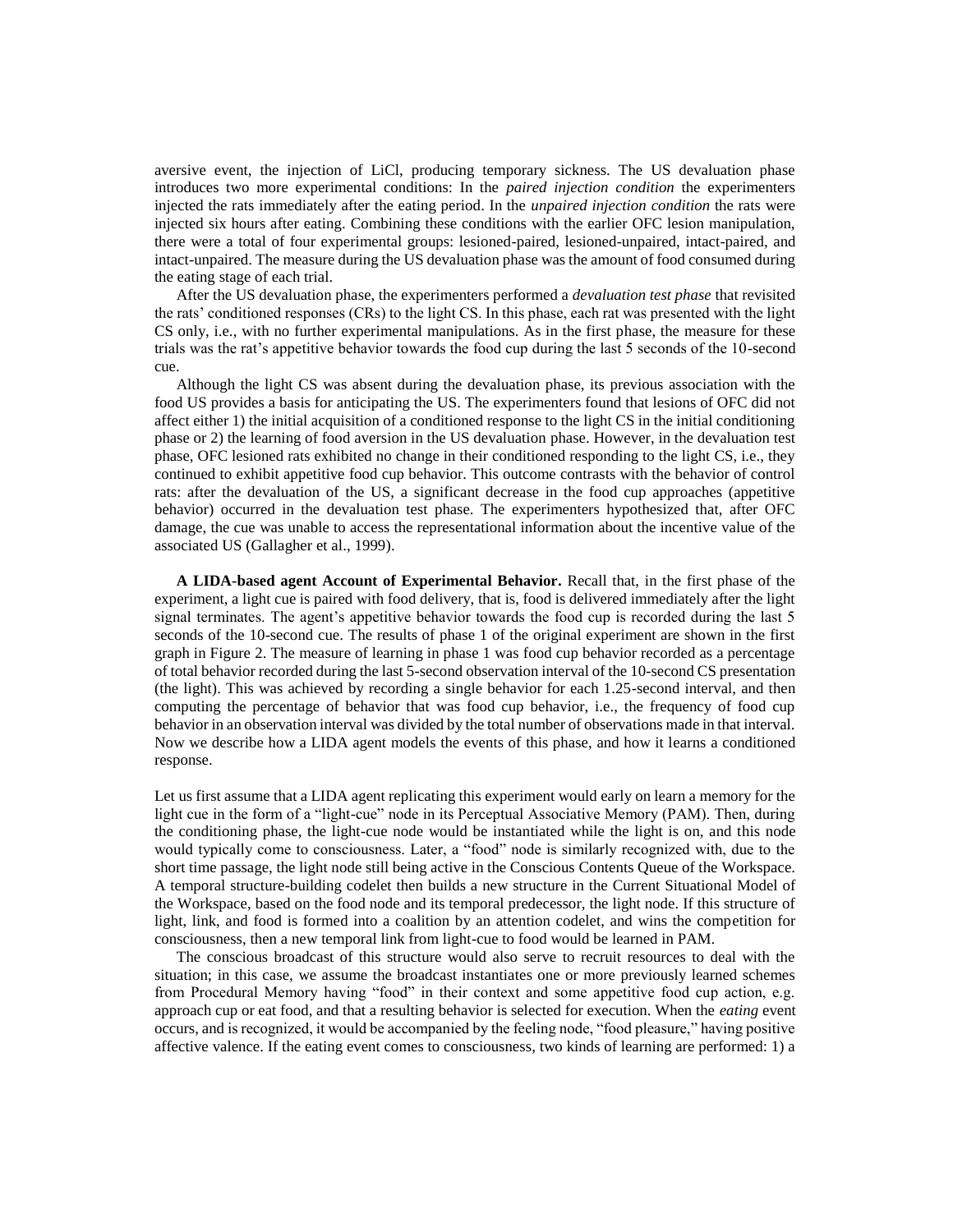temporal link from "approach" to "eat" is positively reinforced in PAM, and 2) due to the positive affective valence from the "food pleasure" feeling node, a positive update is made to the "eat" node's base-level incentive salience.

Several repetitions of this first phase would lead to repeated conscious broadcasts of the light-foodapproach-eat event sequence (System 1). Temporal difference (TD) learning would occur each time a structure with a temporal link is present in the broadcast, and would update the base-level incentive salience of the link's source event. Working backwards in order of occurrence, TD learning would first update the base-level incentive salience of the "approach" event based on the difference between the approach event's current base-level incentive salience and that of the following event, eat. Later, the two antecedent events of food delivery and light-cue would, incrementally over multiple cognitive cycles, gain base-level incentive salience. At first, this would only affect the approach node (immediate predecessor to eat), but later the other nodes would receive some "credit" in predicting the food "reward." The upshot of all of this learning is that the node for the light cue gains a high base-level incentive salience, which later helps it to strongly activate the "food" node via learned temporal links. Once "food" is strongly activated, the selection of an appetitive food cup behavior is likely to occur, even in the absence of actual food.

For the second phase of the experiment, there were two conditions: 1) In the paired injection condition, rats were given food immediately followed by (paired with) an illness inducing LiCl injection, 2) the unpaired injection condition first provided food, but the LiCl injection occurred six hours later. The results from the original experiment are shown in the second graph in Figure 2. The experimental groups that received food paired with the injection are shown in white. These rats learned to greatly reduce their food consumption (System 2). The unpaired groups are shown in black. These groups attenuated their food consumption by significantly less. It was not shown that these unpaired groups significantly decreased their food consumption across sessions. One explanation for the apparent decrease for the rats in the unpaired groups is that they might have performed some deliberative temporal learning to actually associate the food with the injection (System 2 in action). For the paired injection experimental group, the mental events occurring in a LIDA-based agent are similar to those of the first experimental phase. The agent would, via conscious learning, add a temporal link from the food node to the injection event. Additionally, after the injection, the agent would recognize a "sickness" event and, via conscious learning, add another temporal link from the injection event to the sickness event. The sickness event would come with an accompanying "sickness" feeling node with negative affective valence. Conscious learning would then lead to the assignment of a negative base-level incentive salience to the sickness event. Repeated conscious exposures of this foodapproach-eat-injection-sickness sequence would then, via temporal difference learning, "devalue" or decrease the base-level incentive salience, first of the injection event, then of the earlier events as well. For an agent in the unpaired group, the processing and learning is the same as for the paired group, except that since the injection occurs six hours after the food presentation, the node for food in the Workspace has long since decayed away during the aversive events. Thus, for such a simple agent, no temporal links are ever learned between the eating event and the injection or sickness. (In this second group, the injection and sickness events would still be learned with a temporal link between them and both would be given low base-level incentive salience.) For the unpaired groups, the apparent decrease in food consumption across sessions may have been a result of deliberative association between the injection event and an earlier event (e.g. food consumption) recalled from Episodic Memory (System2).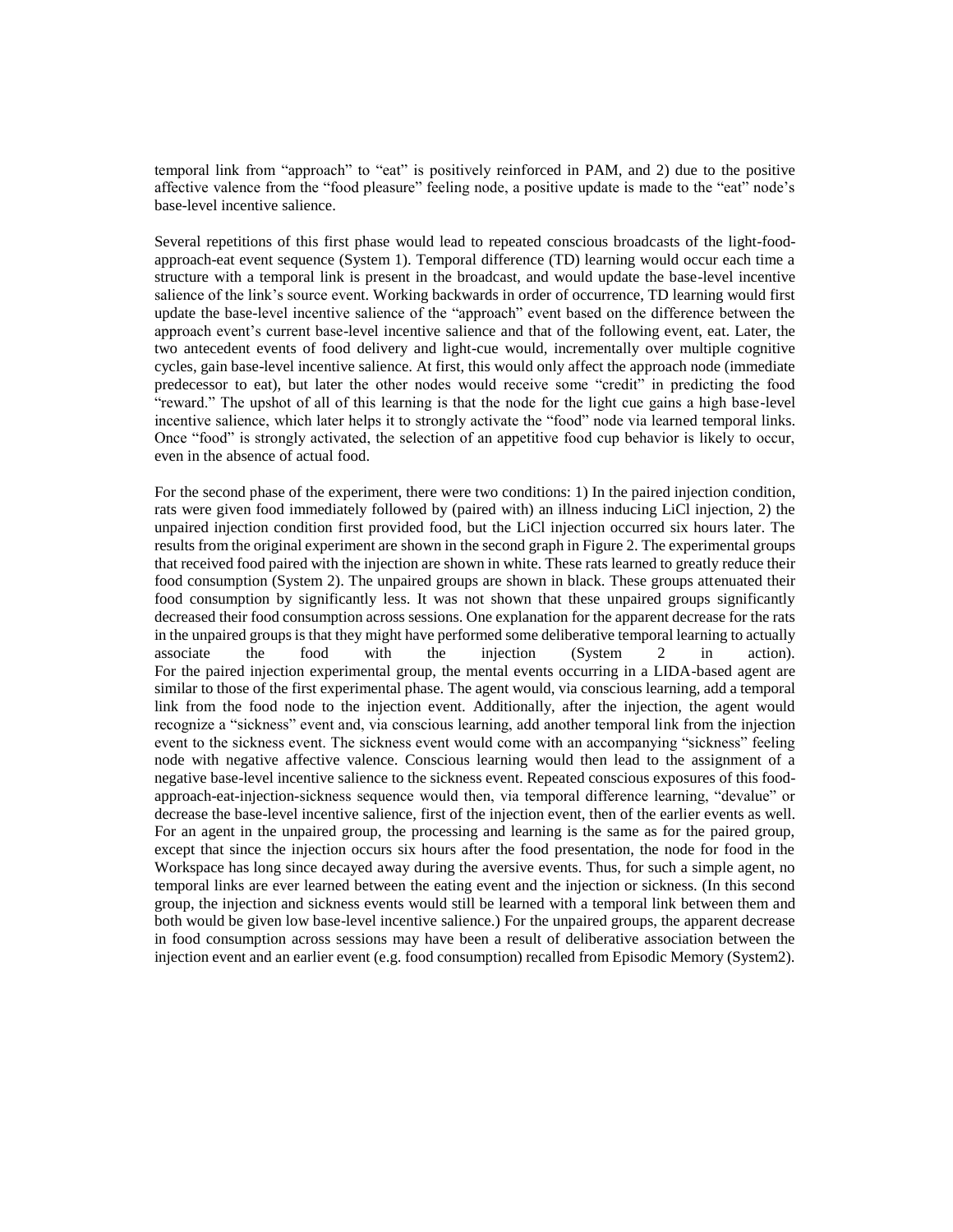

Figure 2. The results of the original reinforcer devaluation experiment with rats. *White* represents the paired injection groups and *black* the unpaired injection groups. *Squares* represent control groups, and *circles* represent the lesioned groups. The Phase 1 graph shows that all groups acquired conditioned responses to the light cue, as evidenced by their increased food cup behavior as a percentage of total behavior during the latter half of the light cue presentation. The Phase 2 graph shows that the rats receiving paired LiCl injections (white) significantly reduced their food consumption as compared to those rats receiving unpaired injections (black). There was neither a significant difference in food consumption (due to lesion) among the paired groups nor among the unpaired groups. Finally, the Phase 3 graph shows that only intact rats receiving paired injections (left white bar) significantly reduced their food cup behavior during the devaluation test.

In the final phase of the experiment the agent receives several presentations of the light cue, which are not followed by any additional experimental manipulations. As in phase 1, the agent's appetitive behavior towards the food cup is recorded during the last 5 seconds of the 10-second cue. The experimental findings for phase 3 of the experiment are shown in the final graph in Figure 2. Only the paired control (left white bar) group significantly decreased its rate of conditioned responses from the other groups, whose CR rate were statistically equivalent. The white bars represent groups receiving paired injections, and the black bars represent unpaired groups.

To describe a LIDA-based explanation of phase 3, we first note the LIDA agent can form new longterm memories based on temporal links, which affords the agent the ability to, based on the currently active nodes in the CSM of the Workspace, instantiate expected future event(s) into the CSM, each further ahead in time than the last. Observing CSM, structure building (SB) codelets try to find local associations from declarative, episodic or perceptual memory, and create future anticipation. Then, if the future anticipation built by the SB has enough activation, an attention codelet will make a coalition of that, and will send it for conscious competition. Each new future anticipation can be a proposal or objection that can be accepted or rejected by the LIDA agent's decision making system (Kahneman's expert and intuition). It is also hypothesized that expected events, their temporal links, and the original event can all form into a single coalition. This coalition competes based on the total activation and total incentive salience of each of these events including the expected one(s). In our implementation, we compute coalition activation based on 1) the average total activation of coalition nodes and 2) the average of the absolute value of the total incentive salience of coalition nodes. These two averages are combined and multiplied by the attention codelet's base-level activation, which correspond to the bottom up attentional learning (for more explanation the reader referred to the Vomit and Bananas example above).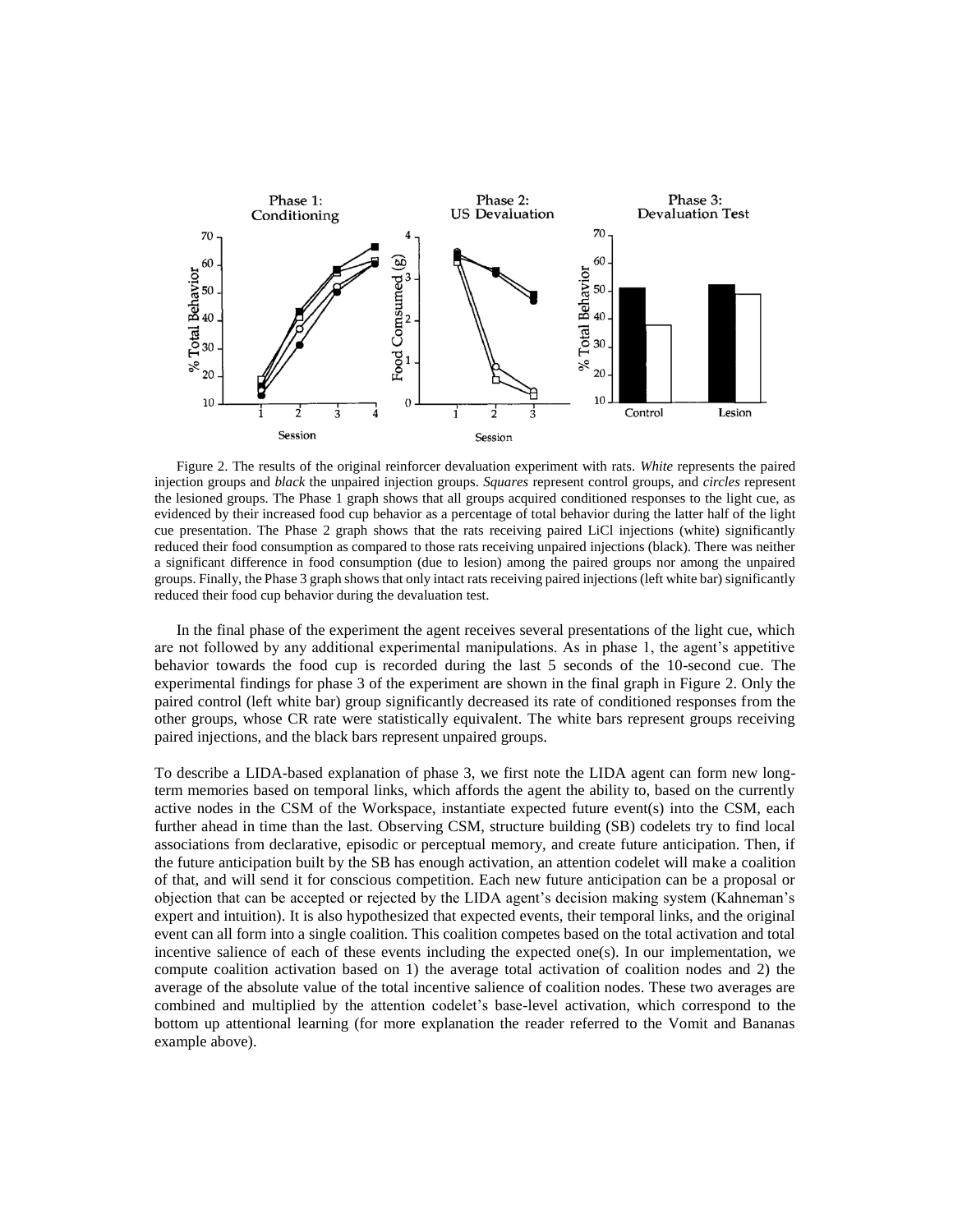Keeping this in mind, if we are to construct a LIDA agent replicating the results of the experiment, we must hypothesize a functional role for the OFC and relate this role to a capacity of a typical LIDA agent that must be removed to simulate an OFC lesion. The OFC has been suggested as critical for "associative learning," and the representation of "associative information, particularly information about the value of expected outcomes" [\(Schoenbaum, Takahashi, Liu, & McDannald, 2011\)](#page-20-22). The neural activity in the OFC "increases to cues and after responses that predict rewards." Finally, the authors suggest viewing OFC function as "constructing or implementing a model-based representation" [\(Schoenbaum et al., 2011\)](#page-20-22). Based on these ideas, we define a *lesioned OFC LIDA agent* as one that cannot use the total incentive salience of *expected* event(s) in determining the total incentive salience of an option temporally preceding those event(s). An *intact OFC LIDA agent* is one that can access the total incentive salience of expected event(s) and uses this in computing the total incentive salience of an option temporally preceding the event(s). We note that for both agent types, the base-level incentive salience of event nodes is assumed to be intact, the lesion does not affect existing memory in PAM or Procedural Memory, and, both agent types, lesioned or intact, can perform temporal difference learning.

The results for the unpaired injection groups in phase 3 can be explained simply: Since the injections were unpaired, the aversive injection event would not be active in LIDA's Workspace contemporaneously with the food event, and thus it cannot be associated with the food event by structure-building codelets in the Workspace. This fact is independent of whether the agent is lesioned or not. Thus a potential temporal link never comes to consciousness and no TD learning can occur which might devalue the base-level incentive salience of the temporally earlier events—food delivery and light-cue. As a result, the light event retains its high base-level incentive salience, originally learned from phase 1, motivating the agent to approach the food cup when the light cue is later shown in phase 3.

Now, let's consider the two paired injection groups. For the paired-lesioned OFC group, the agent is only able to evaluate a stimulus' (light cue) value based on its base-level incentive salience. This would prevent the agent from integrating any expectation of future aversive events into a coalition with an instantiated light event node. Since the light cue occurred in the initial conditioning phase of the experiment, its base-level incentive salience was positively updated by TD learning. However, since the light cue did not occur in phase 2, it could not have been altered by TD learning. Consequently, as an option, the light cue would have an overall positive incentive salience, and, via a conscious broadcast, might instantiate schemes leading to appetitive food cup behavior. The expected result is that a lesionedpaired LIDA agent would exhibit a similar percentage of food cup behavior as both unpaired groups.

Finally, why might an intact-paired injection agent reduce its food cup behavior? We suggest that this type of agent, given the instantiation of the light cue node, is able to instantiate the subsequent events it has learned to expect. It does this by repeatedly cueing with its PAM based instantiated expected events in the Workspace. The initial light-cue event cues PAM instantiating the food delivery event into the Workspace. Next, the eating event is instantiated, then injection, etc. An attention codelet can form a coalition from this integrated sequence of events and bring it to the Global Workspace. While the earlier events in this sequence may have a fairly high base-level incentive salience, the later ones would surely have negative base-level incentive salience due to the devaluation trials. Such an option would then have less overall incentive salience and, consequently, less of a chance to win the competition for consciousness. Even if it does win, it has less of a chance to induce an appetitive action selection.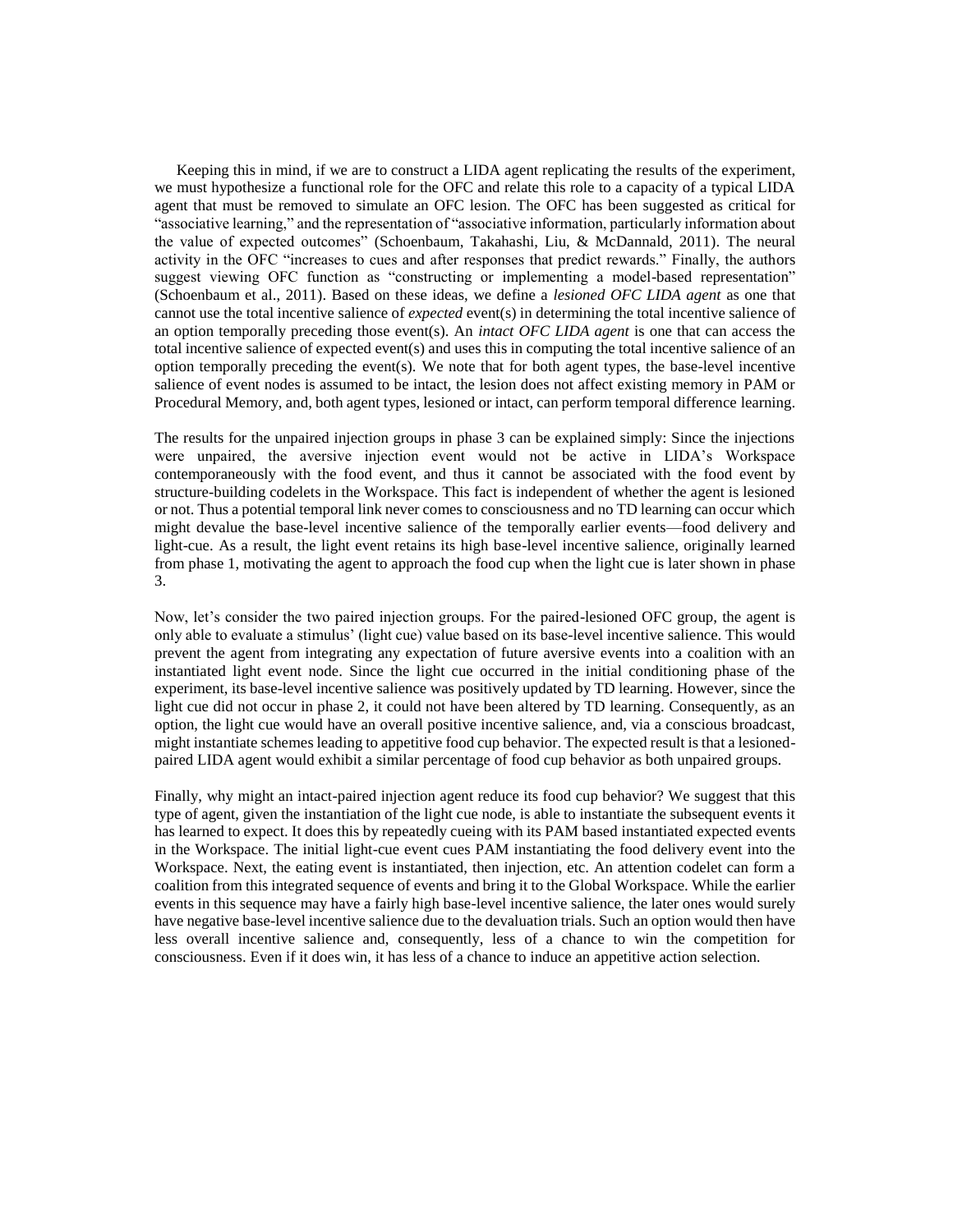#### 7 Conclusion

According to Kahneman, human decision making process consists of two main processes that characterize thinking (Kahneman, 201[1Kahneman, 2011\)](#page-20-0): "System 1," the fast system, is responsible for intuitive decisions based on emotions, vivid imagery and associative memory. "System 2," the slow system, observes System 1's outputs, and intervenes when an agent believes its intuition is insufficient. The LIDA model postulates that human cognition consists of a continuing iteration of cognitive cycles, each a cognitive "atom," out of which higher-order processes are built. In LIDA System 1 is consciously mediated action selection that occurs in one or two cognitive cycles, while System 2 employs multiple cognitive cycles in its deliberative decision making. Furthermore, the LIDA model suggests that System 2 employs multiple occurrences of System 1 in its operation.

Throughout this paper we explained what LIDA's conceptual model suggests as the underlying mechanism for Kahneman's System 1 and System 2. We also replicated an experiment *in silico* that briefly explains what is discussed in this paper regarding Kahneman's book, using LIDA based software agents as simulated subjects.

#### References

- <span id="page-19-0"></span>Baars, Bernard J. (1988). *A Cognitive Theory of Consciousness*. Cambridge: Cambridge University Press.
- <span id="page-19-1"></span>Baars, Bernard J. (2002). The conscious access hypothesis: origins and recent evidence. *Trends in Cognitive Science, 6*, 47–52.
- <span id="page-19-8"></span>Baars, B. J. (2003). The global brainweb: An update on global workspace theory. *Science and Consciousness Review*(2).
- <span id="page-19-5"></span>Baars, Bernard J., & Franklin, S. (2003). How conscious experience and working memory interact. *Trends in Cognitive Science, 7*, 166–172.
- <span id="page-19-9"></span>Baddeley, A., Conway, M., & Aggleton, J. (2001). *Episodic Memory*. Oxford: Oxford University Press.

<span id="page-19-11"></span>Baddeley, A. D. (1992). Consciousness and working memory. *Consciousness and Cognition, 1*(1), 3-6.

- <span id="page-19-2"></span>Bijleveld, E., Custers, R., & Aarts, H. (2009). The Unconscious Eye Opener Pupil Dilation Reveals Strategic Recruitment of Resources Upon Presentation of Subliminal Reward Cues. *Psychological Science, 20*(11), 1313-1315.
- <span id="page-19-7"></span>Conway, M. A. (2005). Memory and the self. *Journal of Memory and Language*, 594-628.
- D'Mello, S. K., & Franklin, S. P. (2004). A cognitive architecture capable of human like learning. *Connection Science*.
- <span id="page-19-4"></span>Dijkstra, T. M. H., Schöner, G., & Gielen, C. C. A. M. (1994). Temporal stability of the actionperception cycle for postural control in a moving visual environment. *Experimental Brain Research, 97*(3), 477-486.
- <span id="page-19-10"></span>Faghihi, U., McCall, R., & Franklin, S. (2012). A Computational Model of Attentional Learning in a Cognitive Agent. *Biologically Inspired Cognitive Architectures, 2*, 25-36.
- <span id="page-19-12"></span>Franklin, S. (2000). Deliberation and Voluntary Action in 'Conscious' Software Agents. *Neural Network World, 10*, 505-521.
- <span id="page-19-6"></span><span id="page-19-3"></span>Franklin, S., Baars, B. J., Ramamurthy, U., & Ventura, M. (2005). The Role of Consciousness in Memory. *Brains, Minds and Media, Vol.1, bmm150 (urn:nbn:de:0009-3-1505)*.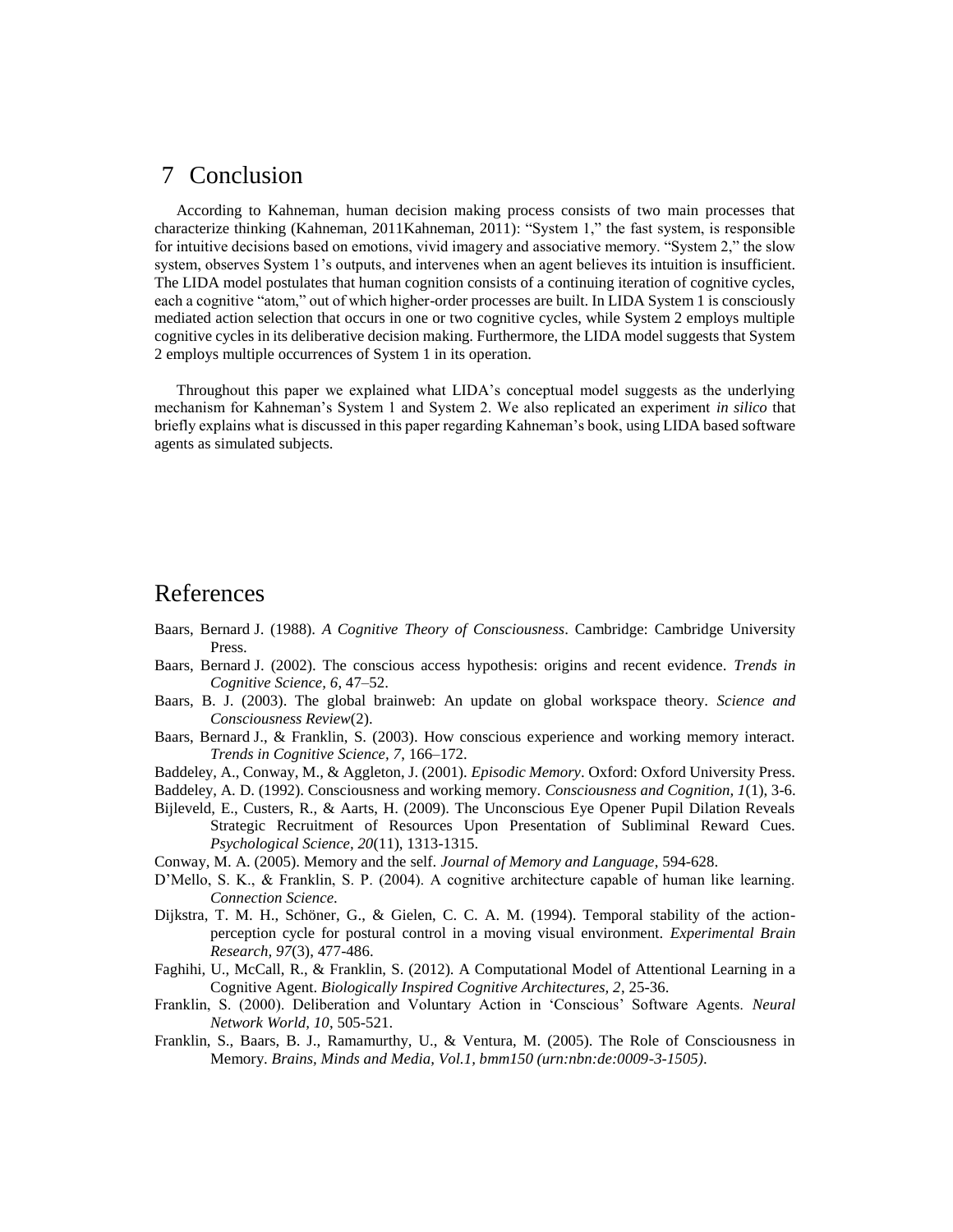- <span id="page-20-10"></span>Franklin, S., & Graesser, A. (1997). Is it an Agent, or just a Program?: A Taxonomy for Autonomous Agents. *Proceedings of the Third International Workshop on Agent Theories, Architectures, and Languages, published as Intelligent Agents III, Springer-Verlag*, 21-35.
- <span id="page-20-1"></span>Franklin, S., Madl, T., D'Mello, S., & Snaider, J. (2014). LIDA: LIDA: A systems-level architecture for cognition, emotion, and learning. *IEEE Transactions on Autonomous Mental Development., PP(99), 1 doi: 10.1109/TAMD.2013.2277589*
- <span id="page-20-14"></span>Franklin, S., & Patterson, F. G. J. (2006). The LIDA Architecture: Adding New Modes of Learning to an Intelligent, Autonomous, Software Agent *IDPT-2006 Proceedings (Integrated Design and Process Technology)*: Society for Design and Process Science.
- <span id="page-20-17"></span>Franklin, S., & Ramamurthy, U. (2006). *Motivations, Values and Emotions: 3 sides of the same coin.* Paper presented at the Sixth International Workshop on Epigenetic Robotics, Paris, France.
- <span id="page-20-11"></span>Freeman, W. J. (2002). The limbic action-perception cycle controlling goal-directed animal behavior. *Neural Networks, 3*, 2249-2254.
- <span id="page-20-21"></span>Gallagher, M., McMahan, R. W., & Schoenbaum, G. (1999). Orbitofrontal cortex and representation of incentive value in associative learning. *The Journal of Neuroscience, 19*(15), 6610-6614.
- <span id="page-20-8"></span>Hsee, C. K., Weber, E. U., & Welch, N. (2001). Risk as Feelings (Vol. 127, pp. 267-286): American Psychological Association.
- <span id="page-20-19"></span>James, W. (1890). The Principles of Psychology. *Cambridge, MA: Harvard University Press*.
- <span id="page-20-2"></span>James, W. (1950). The Principles of Psychology Volume. 2. *Journal of Language and Social Psychology, 25*(4).
- <span id="page-20-5"></span>Kahneman, D. (1973). *Attention and effort*. Englewood Cliffs, N.J.: Prentice-Hall.
- <span id="page-20-0"></span>Kahneman, D. (2011). *Thinking, Fast and Slow*. New York: Farrar, Straus and Giroux.
- <span id="page-20-20"></span>Koedinger, K. R., Anderson, J. R., Hadley, W. H., & Mark, M. A. (1997). Intelligent tutoring goes to school in the big city. *International Journal of Artificial Intelligence in Education (IJAIED), 8*, 30-43.
- <span id="page-20-13"></span>Madl, T., Baars, B. J., & Franklin.Stan. (2011). The Timing of the Cognitive Cycle. *PLoS ONE, 6*(4).
- <span id="page-20-15"></span>Madl, T., Franklin, S., Chen, K., & Trappl, R. *Spatial Working Memory in the LIDA Cognitive Architecture.* Paper presented at the Proc. International Conference on Cognitive Modelling.
- <span id="page-20-18"></span>Mangan, B. (2001). Sensation's Ghost: The Non-Sensory "Fringe" of Consciousness. *Psyche, 7*, [http://psyche.cs.monash.edu.au/v7/psyche–7–18–mangan.html.](http://psyche.cs.monash.edu.au/v7/psyche–7–18–mangan.html)
- <span id="page-20-6"></span>Marshall, S. P. (2002). *The index of cognitive activity: Measuring cognitive workload.* Paper presented at the Human factors and power plants, 2002. proceedings of the 2002 IEEE 7th conference on.
- <span id="page-20-16"></span>Mulcahy, N. J., & Call, J. (2006). Apes save tools for future use. *Science, 312*(5776), 1038-1040.
- <span id="page-20-9"></span>Mussweiler, T., & Strack, F. (2000). The use of category and exemplar knowledge in the solution of anchoring tasks. *Journal of Personality and Social Psychology, 78*(6), 1038-1052.
- <span id="page-20-12"></span>Neisser, U. (1976). *Cognition and Reality: Principles and Implications of Cognitive Psychology* San Francisco: W. H. Freeman.
- Osman, M. (2004). An evaluation of dual-process theories of reasoning. *Psychonomic Bulletin & Review, 11*(6), 988-1010.
- <span id="page-20-7"></span>Peavler, W. S. (1974). Pupil size, information overload, and performance differences. *Psychophysiology, 11*(5), 559-566.
- <span id="page-20-4"></span>Peters, E., & Levin, I. P. (2008). Dissecting the risky-choice framing effect: Numeracy as an individualdifference factor in weighting risky and riskless options. *Judgment and Decision Making, 3*(6), 435-448.
- <span id="page-20-3"></span>Pfeiffer, A. M., Whelan, J. P., & Martin, J. M. (2000). Decision-making bias in psychotherapy: Effects of hypothesis source and accountability. *Journal of Counseling Psychology, 47*, 429-436.
- <span id="page-20-22"></span>Schoenbaum, G., Takahashi, Y., Liu, T. L., & McDannald, M. A. (2011). Does the orbitofrontal cortex signal value? *Annals of the New York Academy of sciences, 1239*(1), 87-99.